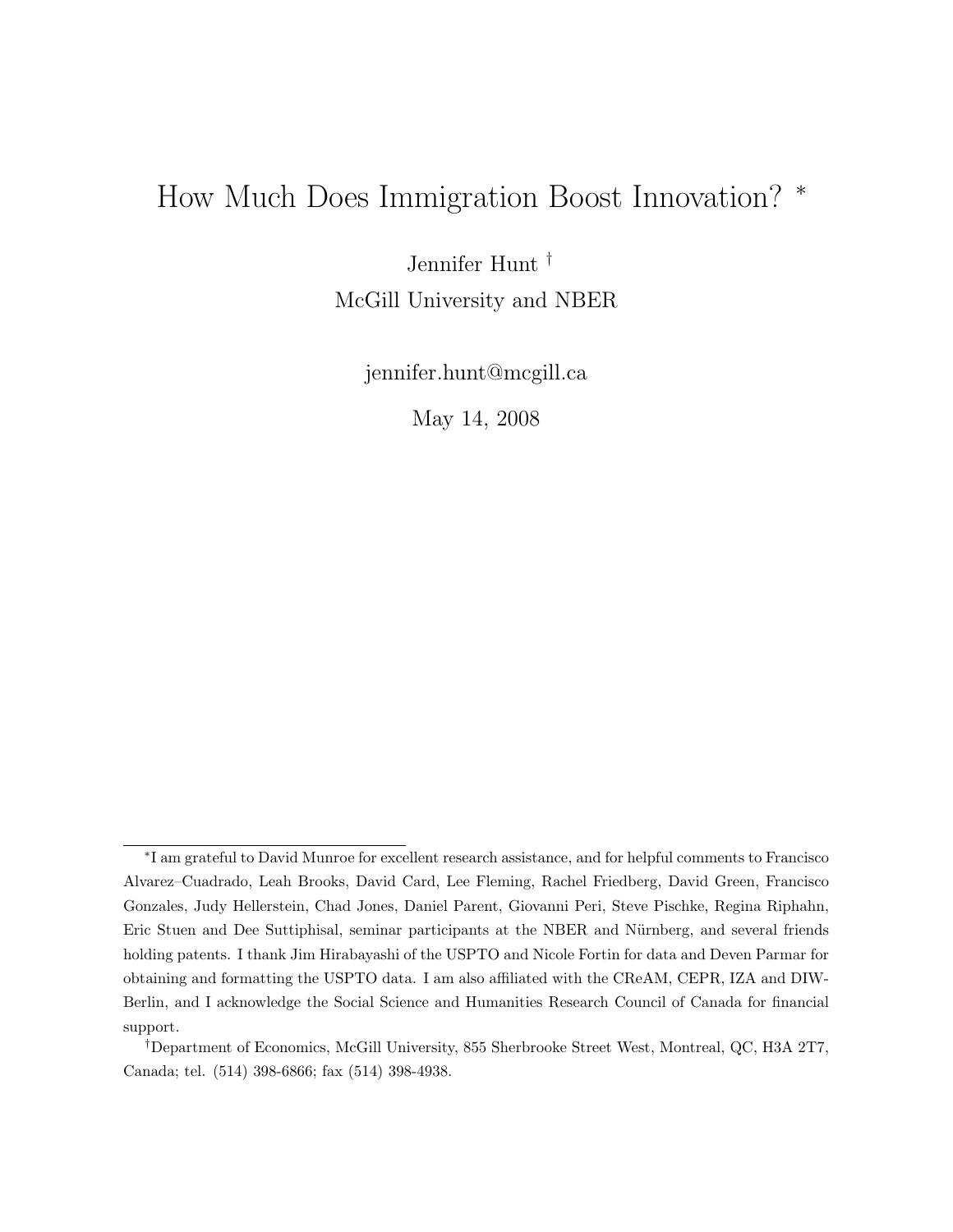#### Abstract

I measure the extent to which skilled immigrants increase innovation in the United States by exploring individual patenting behavior as well as state–level determinants of patenting. The 2003 National Survey of College Graduates (NSCG) shows that immigrants patent at double the native rate, and that this is entirely accounted for by their disproportionately holding degrees in science and engineering. These data imply that a one percentage point rise in the share of immigrant college graduates in the population increases patents per capita by 7.7%. This could be an overestimate of immigration's benefit if immigrant inventors crowd out native inventors, or an underestimate if immigrants have positive spill–overs on inventors. Using a 1950–2000 state panel, I show that natives are not crowded out by immigrants, and that immigrants do have positive spill–overs, resulting in an increase in patents per capita of 8–21% in response to a one percentage point increase in immigrant college graduates. I isolate the causal effect by instrumenting the change in the share of skilled immigrants in a state with the initial share of immigrant high school dropouts from Europe, China and India. In both data sets, the positive impacts of immigrant post–college graduates and scientists and engineers are larger than for immigrant college graduates.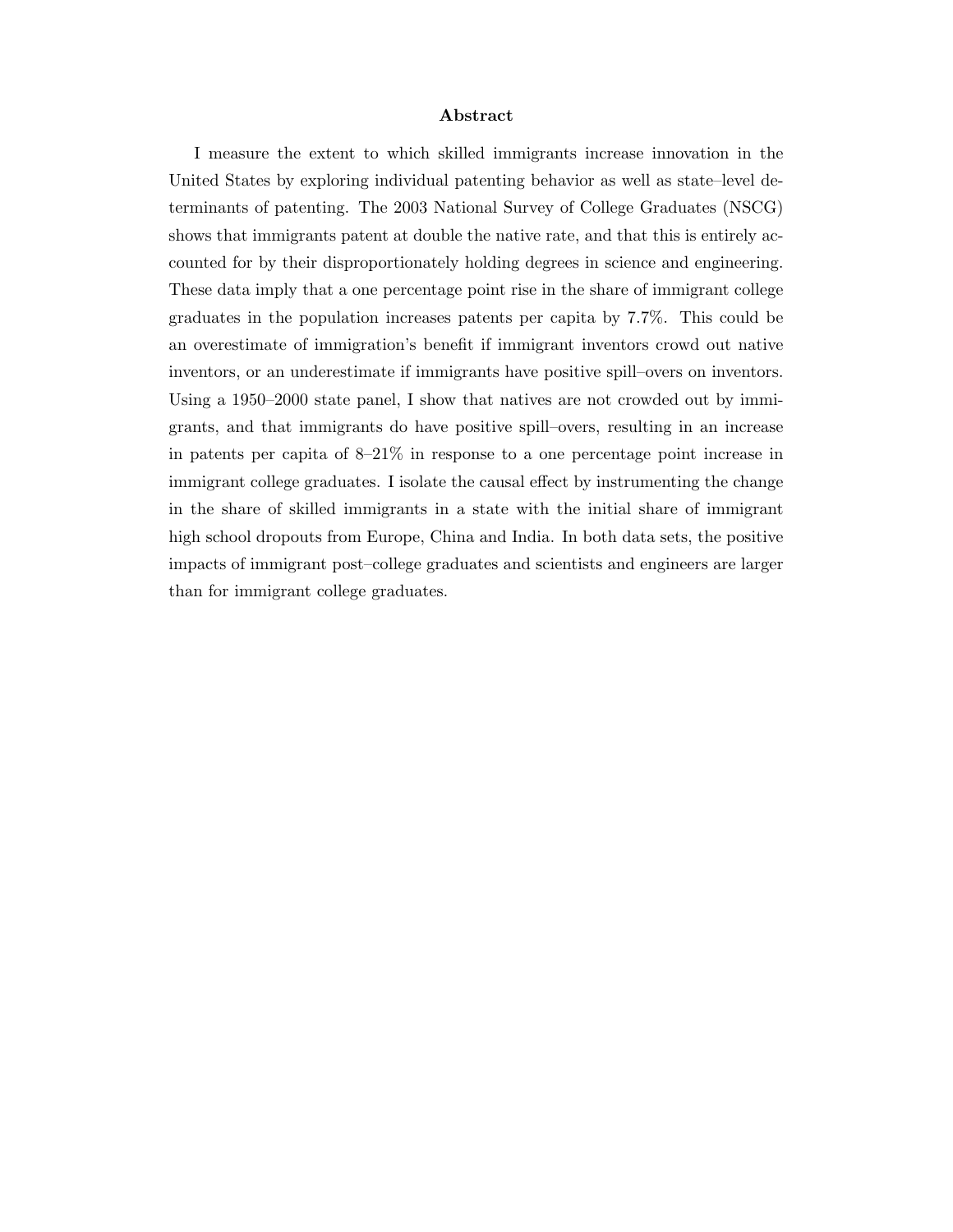Economists have studied the impact of immigration on a variety of host country outcomes. For example, Card (2007) considers U.S. immigration's impact on population growth, skill composition, internal migration, wages, rents, taxes and the ethnic and income composition of neighborhoods and schools. In contrast, the impact of immigration on innovation has received less attention. In addition to the direct contributions of immigrants to research, immigration could boost innovation indirectly through positive spill–overs on fellow researchers, the achievement of critical mass in specialized research areas, and the provision of complementary skills such as management and entrepreneurship. Some tantalizing facts hint at the possible importance of these effects for the United States. Compared to a foreign–born population of 12% in 2000, 26% of U.S.–based Nobel Prize recipients from 1990–2000 were immigrants (Peri 2007), as were 25% of founders of public venture–backed U.S. companies in 1990–2005 (Anderson and Platzer n.d.), and founders of 25% of high–tech companies founded 1995–2005 with more than one million dollars in sales in 2006 (Wadhwa et al. 2007). Immigrants are over–represented amongst members of the National Academy of Sciences and the National Academy of Engineering, amongst authors of highly–cited science and engineering journal articles, and amongst founders of bio–tech companies undergoing IPOs (Stephan and Levin 2001). Kerr (2007) documents the surge in the share of U.S. patents awarded to U.S.–based inventors with Chinese and Indian names to 12% of the total by 2004, and Wadhwa et al. (2007) find that non–U.S. citizens account for 24% of international patent applications from the United States.

The goal of my paper is to assess the impact of skilled immigration on innovation as measured by U.S. patents. The purpose of studying patents is to gain insight into technological progress, a driver of productivity growth and ultimately economic growth. If immigrants increase patents per capita, they are likely to increase output per capita and make natives better off. This is an important consideration for the debate concerning how many and what type of immigrants should be admitted to the United States, and particularly for the discussion of the appropriate number of employer–sponsored H1-B visas for skilled (especially science and engineering) workers. The context of the discussion is the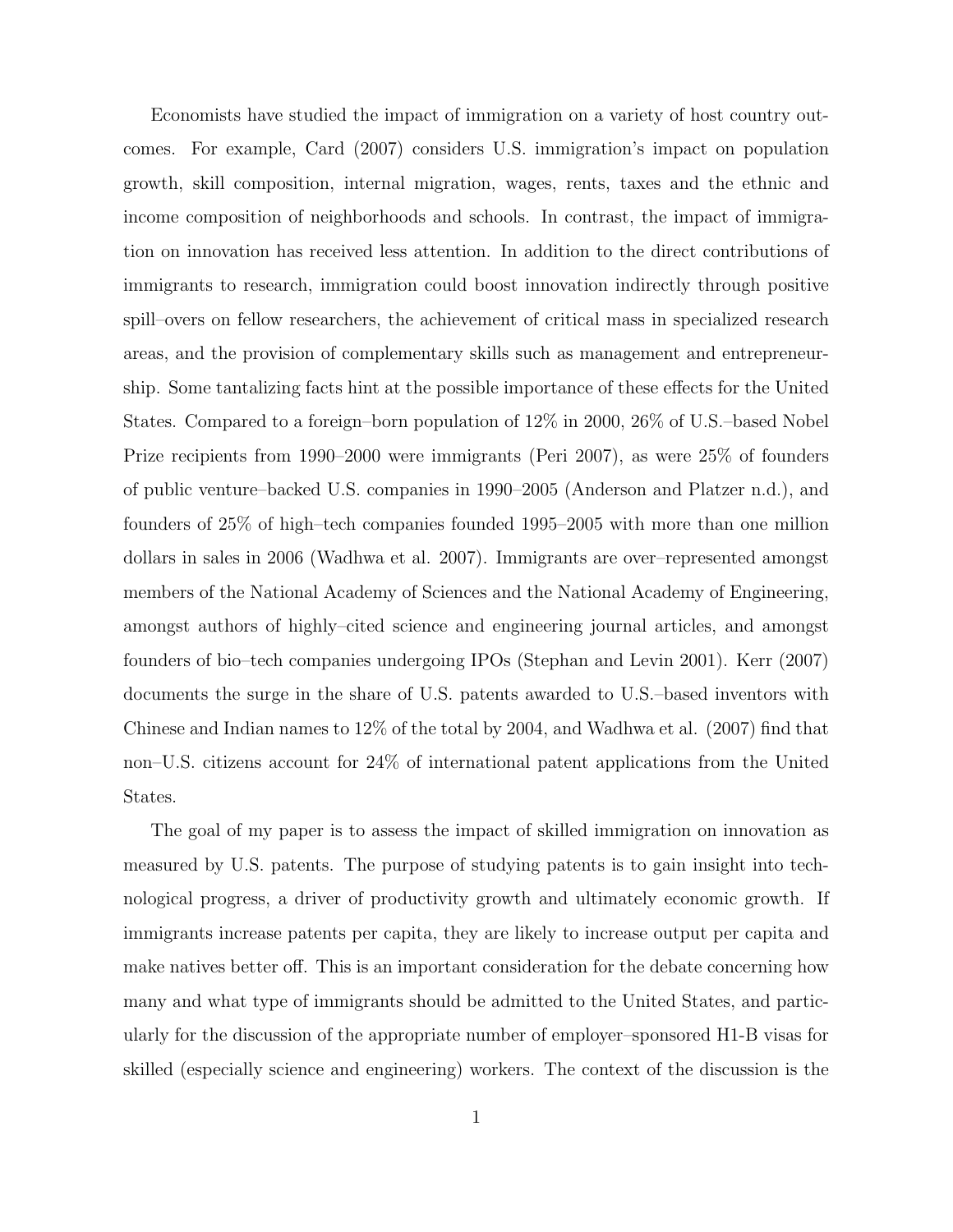shift from European to low and middle–income source countries since the Immigration Act of 1965, and the concomitant faster increase in unskilled immigration than skilled immigration.

I begin by analyzing how much immigrants patent using the 2003 National Survey of College Graduates (NSCG), which contains information on both patenting activity and birth place. The individual–level data allow me to gauge the impact of immigrants on patents per capita under the assumption that immigrants do not influence the behavior of natives or other immigrants, and allow me to examine whether immigrants patent more than natives because they have higher ability or merely different education. In order to account for immigrants' possible influence on natives or other immigrants, I turn to a panel of U.S. states from 1950–2000, based on data from the U.S. Patent and Trademark Office, the decennial censuses and other sources. I test whether skilled immigrants crowd out skilled natives from the states (and occupations) to which they move, and I provide estimates of skilled immigrants' impact on patents per capita that encompass both immigrants' own patenting and any positive spill–overs immigrants might have. To obtain the causal effect of immigrants despite their endogenous choice of destination state, I difference the data across census years, and instrument the change in the share of skilled immigrants in a state with the state's initial share of immigrant high school dropouts from Europe, China and India, the origin regions of at least 42% of skilled immigrants throughout the period. All of my analysis captures invention at companies, universities and government laboratories, and the contributions of immigrants arriving before or after their tertiary education.

I contribute to three understudied areas: the impact of immigration on innovation, the regional determinants of innovation and the individual determinants of innovation. My work is also relevant for the macroeconomic growth literature, where the link between innovation and the number of researchers is the key to growth.<sup>1</sup> My results also reveal the importance of convergence in innovation across states, surely an important mechanism behind the convergence of per capita personal income analyzed in papers beginning with

<sup>1</sup>Aghion and Howitt (1992), Grossman and Helpman (1991a,b), Jones (1995), Romer (1990).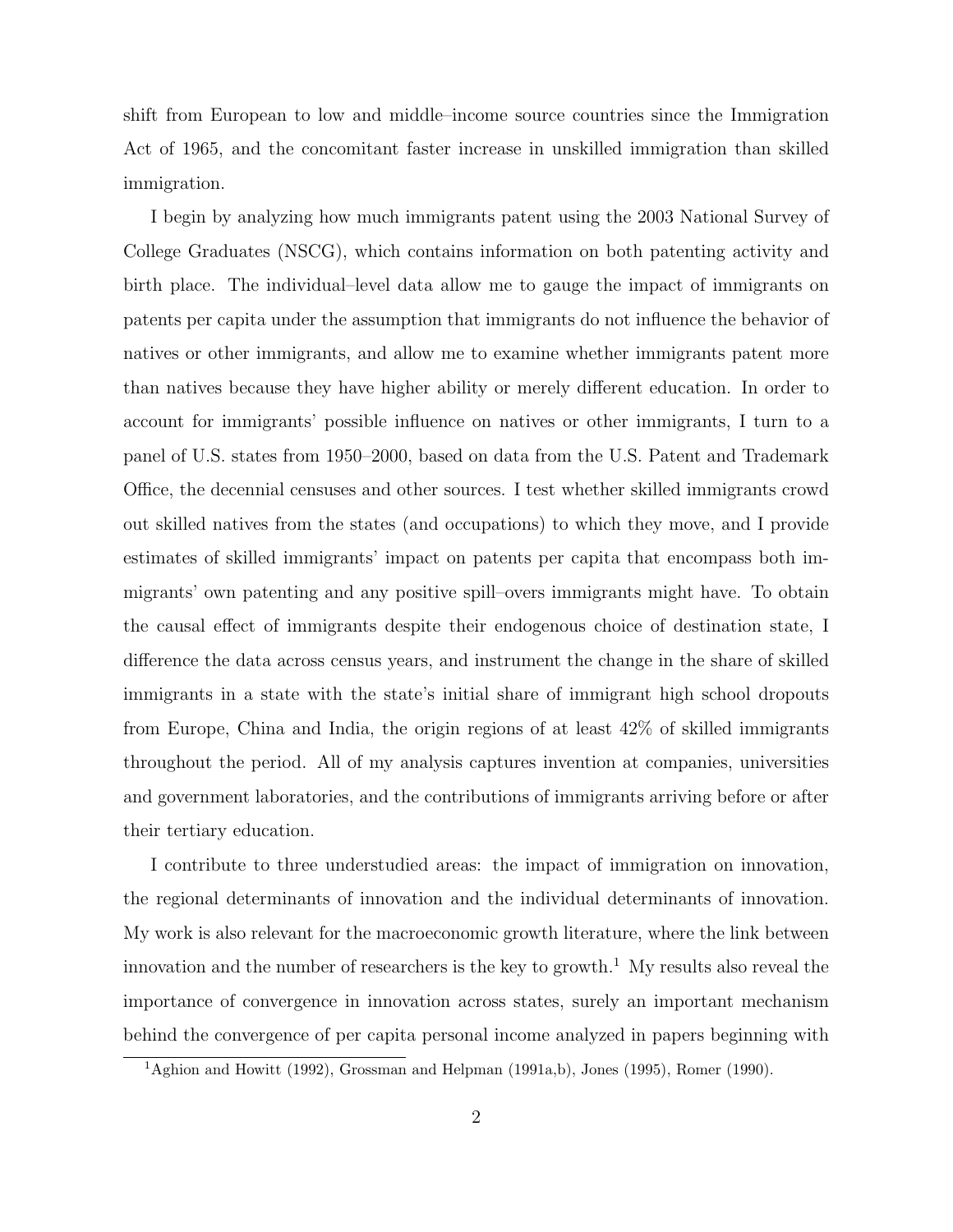Barro and Sala-i-Martin (1991).

I go beyond the most closely related paper linking immigration and innovation, Peri (2007), by extending the state panel, using instrumental variables, defining skilled immigration consistently across time and more broadly, testing for crowd–out of natives and adding individual–level analysis. These considerations also distinguish my paper from the time–series analysis of Chellaraj, Maskus and Matt (2004). Both of these papers find skilled immigration increases U.S. patenting. My analysis is more general than that of Stuen, Mobarak and Maskus (2007), who find that immigrant students increase U.S. university patenting and science and engineering publishing. A related paper by Niebuhr (2006) concludes that German regions with more diverse worker nationalities (as measured by the Herfindahl index) patent more. The result is not robust to region fixed effects, however, no doubt in part because she has only two years of data close in time (1997 and 1999).

While a small number of papers studies the regional determinants of patenting, to the best of my knowledge none save Peri (2007) and Niebuhr (2006) exploits either a panel dimension or a period of several decades. The most closely related paper is by Zucker and Darby (2006), who find for 1981–2004 that a Bureau of Economic Analysis (BEA) region's non–university patenting is unaffected by the presence of star scientists, a high wage (which they view as proxying for education) and a high stock of relevant journal publications. Bottazzi and Peri (2003) average over 1977–1995 to obtain cross–section evidence of geographic spill–over effects of R&D spending on patenting in European regions.<sup>2</sup> I am not aware of previous papers with regression analysis of the individual determinants of patenting, though Morgan, Kruytbosch and Kannankutty (2003) note in passing the immigrant advantage in patenting in the 1995 NSCG, and economic historians have studied the characteristics of nineteenth century inventors (e.g. Khan and Sokoloff 1993).<sup>3</sup>

 $2$ See also descriptive statistics in Hicks et al.  $(2001)$ .

<sup>3</sup>Other relevant papers include Agrawal, Kapur and McHale (2002), who find that emigration from India reduces access to knowledge in India, Zucker et al. (2006), who examine the determinants of a BEA region's publications in nanotechnology, and Marx, Strumsky and Fleming (2007) and Stuart and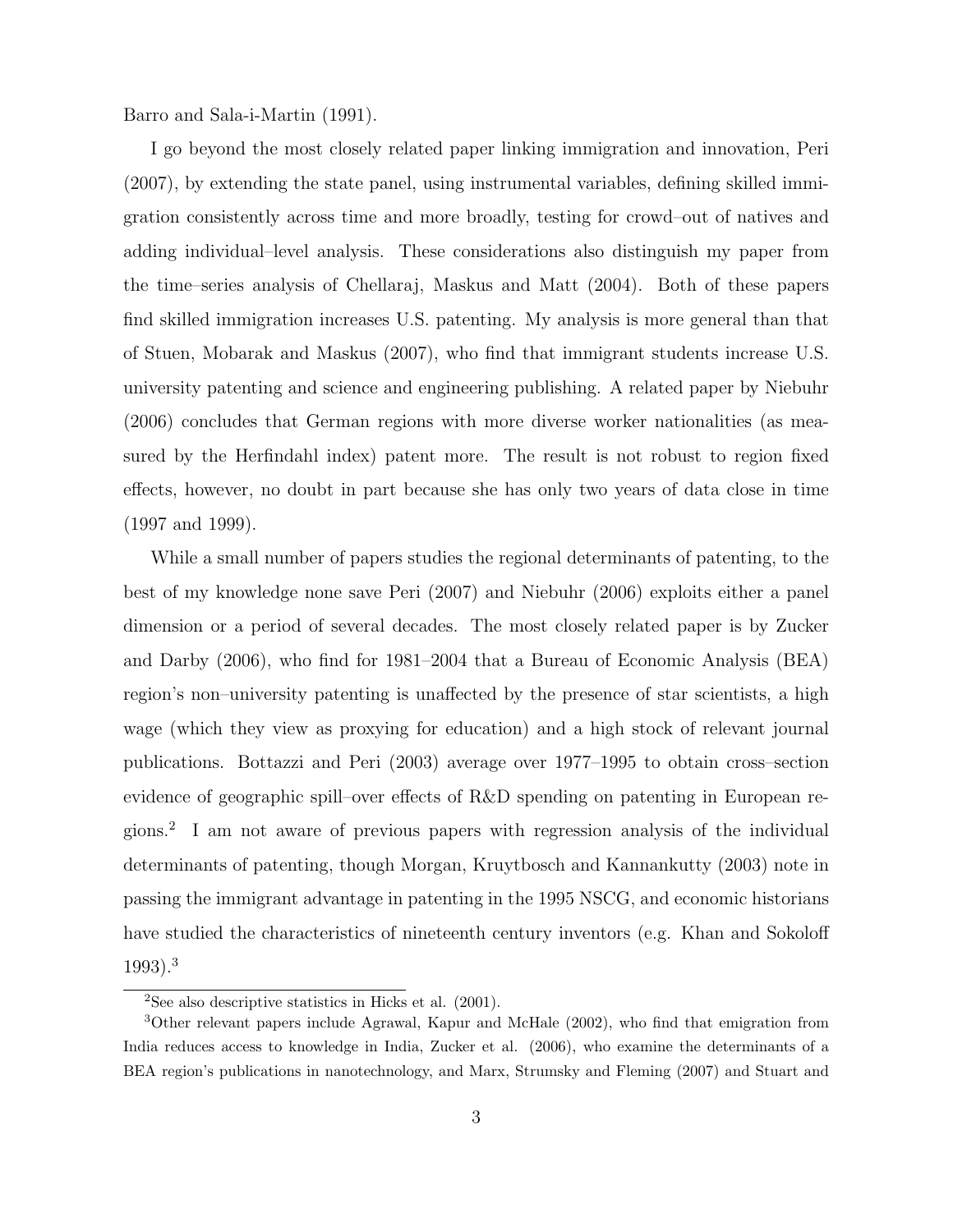My analysis of the NSCG data shows that immigrants account for 24% of patents, twice their share in the population, and that the skilled immigrant patenting advantage over skilled natives is entirely accounted for by immigrants' disproportionately holding degrees in science and engineering fields. The results imply that a one percentage point increase in skilled immigrants' share of the population increases patents per capita by 7.7%. This could overestimate the contribution of immigrants, if immigrants crowd out natives, but using the panel of states I show this does not happen, at least in the long run. This is consistent with Borjas (2006), who finds that immigrants do not crowd out natives as a whole from graduate school. Instead, the state panel data show evidence of positive spill–overs of natives, since the estimates of the immigrant impact on patents per capita are higher than in the NSCG: a one percentage point rise in the share of immigrant college graduates in the population increases patents per capita by 8–21%. The state–level results mean that the 1990–2000 increase in the population share of this group from 2.2% to 3.5% increased patents per capita by 10–26%. Consistent with the individual–level analysis, I find that immigrants have more than double the impact on innovation that natives do. I find that immigrants who are scientists and engineers or who have post–college education boost patents per capita more than immigrant college graduates.

## 1 Methodology

I use individual–level data to measure and explain differences in patenting behavior between immigrants and natives, and to gauge the contribution of immigrants to patenting per capita under the assumption that immigrants do not affect the behavior of natives or other immigrants. I then use state–level data to test for crowding out of natives by immigrants, and to estimate the effect of immigrants on patenting per capita, including any positive spill–overs.

Sorenson (2003), who examine the effect of a state's enforcing non–compete laws on inventor inter–firm mobility and biotech IPOs respectively. The main focus of the literature on geography and innovation is on geographic patterns of patent citing (see Jaffe, Trajtenberg and Henderson 1993 and successor papers).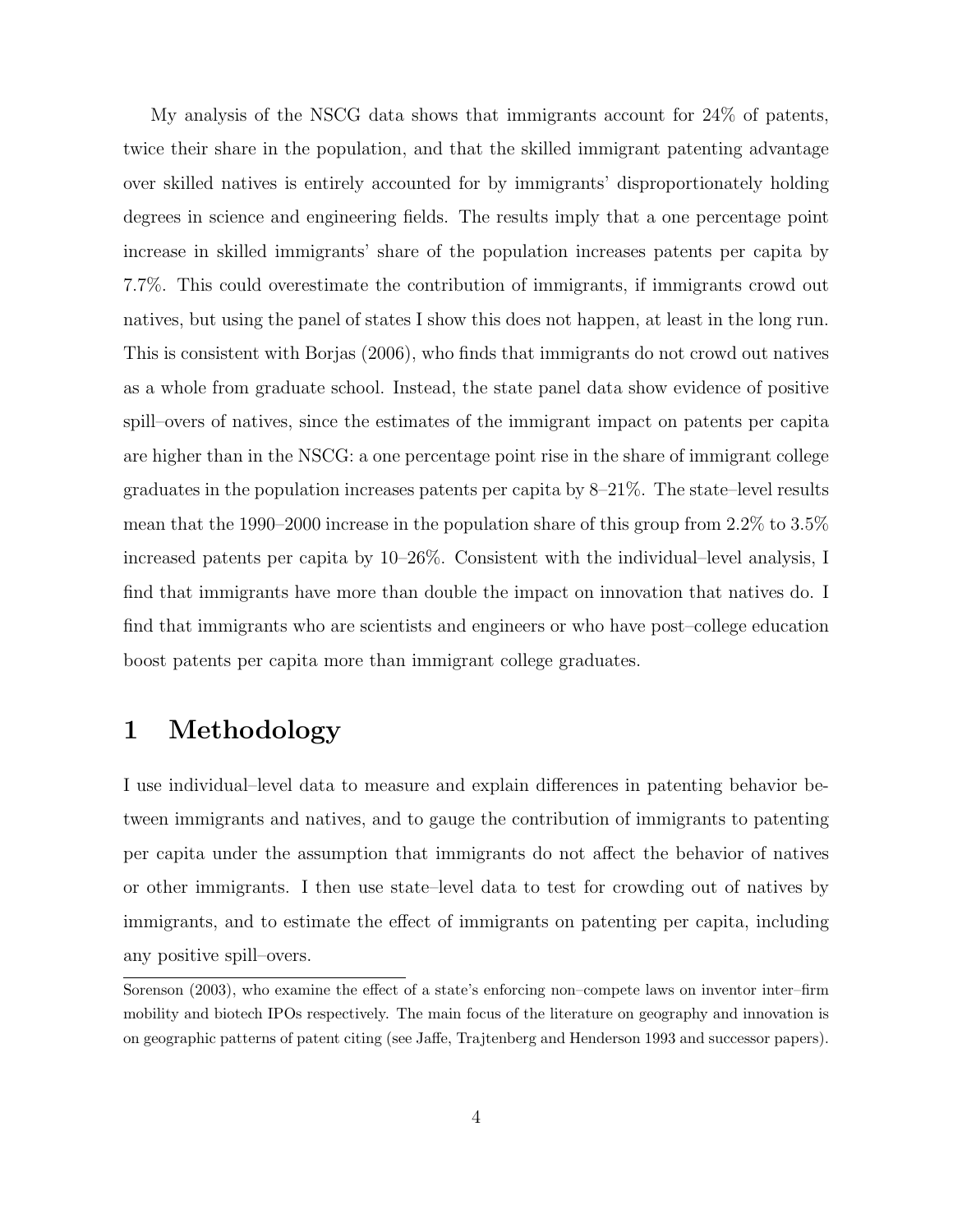#### 1.1 Individual–level data

A simple measure of the percent increase in patenting per capita owing to skilled immigrants is the percent by which they increase patents minus the percent by which they increase the population. This increase can then be divided by the skilled immigrants' share in the population to yield the percent increase in patents per capita attributable to each percentage point of skilled immigrants in the population.

I show below that the difference in patenting behavior between immigrants and natives comes through the difference in the probability of patenting at all, not in the number of patents conditional on patenting. To explore the reasons for higher immigrant patenting, I therefore estimate a probit for the probability of having a patent granted, or the probability of commercializing or licensing a patent, weighted by the survey weights:

$$
P(path_j) = \alpha + \beta_1 I_j + X_j \beta_2 + \epsilon_j,
$$
\n<sup>(1)</sup>

where  $j$  indexes individuals and  $I$  is a dummy for the foreign–born. The coefficient of interest is  $\beta_1$ . I am interested in how much of the raw patenting gap between immigrants and natives (the value of  $\beta_1$  with no X covariates) can be explained by adding the covariates X: field of study of the highest degree, the highest degree, and demographic variables.

#### 1.2 State–level data

I supplement this analysis using a panel of U.S. states with decennial data from 1950–2000. I have chosen the geographic dimension of variation to supplement the time dimension as I do not have an instrument for immigrant share by firm, the usual unit of observation in patent studies. By extending the period of observation back to 1950, I am able to distinguish long run and short run effects by differencing the data in lengths varying from ten to 50 years.<sup>4</sup> I do not extend it to prior decades as patenting in the years of the Great Depression and the Second World War was probably atypical.

<sup>4</sup>Strictly speaking, I should refer to low–frequency and high–frequency effects.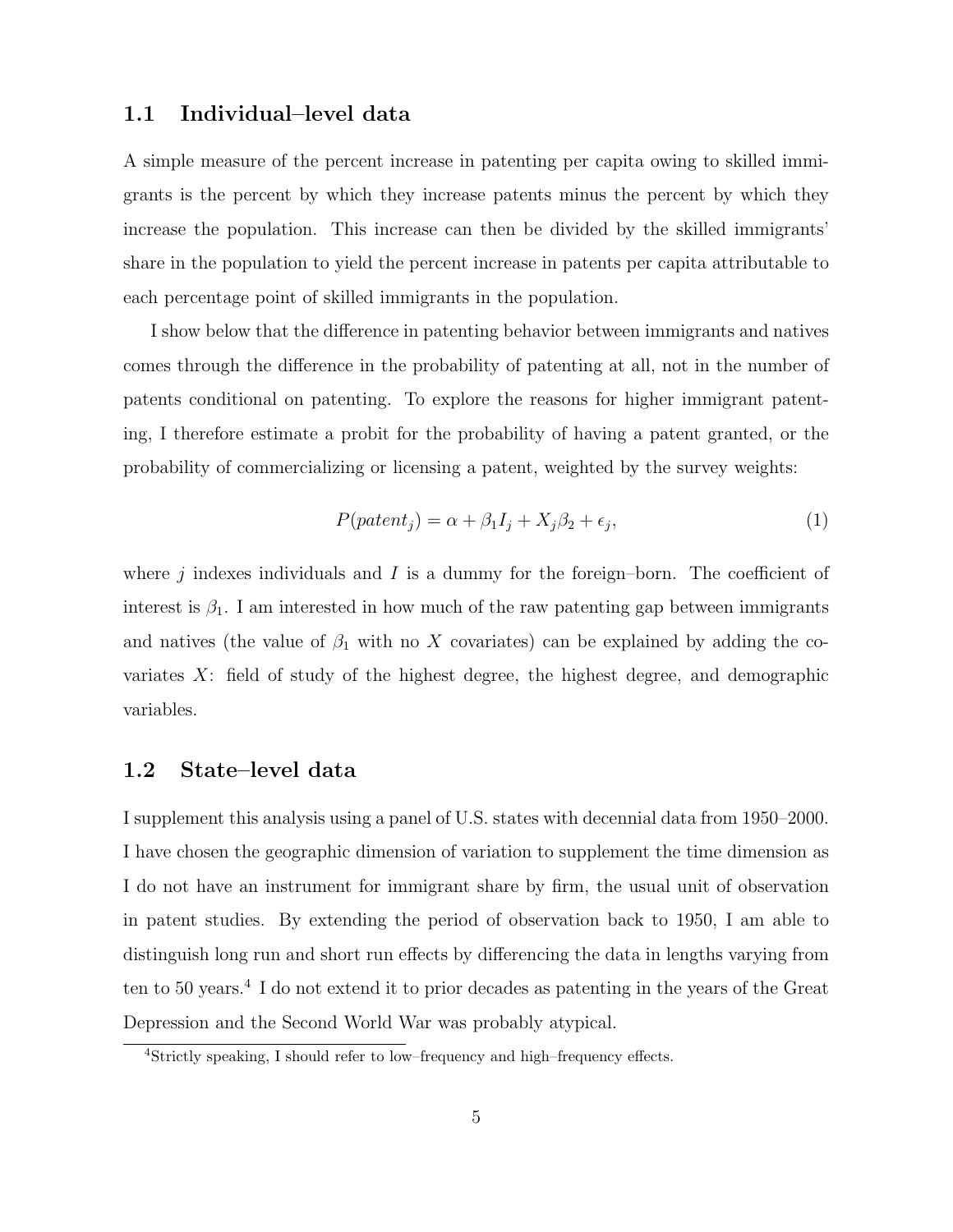In order to obtain an estimate of the impact of immigrants on innovation that ecompasses both their own inventions and any positive spill–over effects, I estimate

$$
\Delta log \frac{P_{i,t+1}}{POP_{i,t+1}} = \alpha + \gamma_1 \Delta I_{it}^S + \gamma_2 \Delta N_{it}^S + \Delta X_{it} \gamma_3 + \gamma_4 Z_{i,1950} + \mu_t + \Delta \epsilon_{it}, \tag{2}
$$

where i indexes states, P is the number of patents,  $POP$  is state population,  $I<sup>S</sup>$  is the share of the population or workforce (18–65) composed of skilled immigrants,  $N<sup>S</sup>$ is the corresponding share for natives,  $Z_{i,1950}$  are characteristics of the state in 1950, X are contemporaneous state characteristics and  $\mu_t$  are year dummies. The coefficient of interest is  $\gamma_1$ , though its size relative to  $\gamma_2$  is also of interest. I also present results from specifications where the dependent variable is not in logs.

I define a skilled person variously as one with a college degree or more, one with post– college education, or one working in a science, engineering or computer science occupation. I include characteristics of the state in 1950 (including land area), as the other covariates do not appear to capture the convergence in patents per capita occurring over the time period. The X covariates comprise the log of defense procurement spending and the log of the average age of state residents (18–65). I deliberately do not include total R&D spending (including companies' spending), as I believe this to instead be a potential outcome variable. I lead the dependent variable by one year to allow for a year of research time between the change in the inputs and the patent application, as anecdotal evidence suggests the lag can vary between a few months and two years.

There were several major changes to the patent system between 1980 and 1998 (see Hall 2005). One change led to a large increase in patenting in electrical engineering relative to other fields. To capture potentially differential effects of this by state, I include among the  $X$ 's the share of employment in electrical engineering–related fields in 1980, interacted with year dummies.<sup>5</sup> I use state populations to weight the regressions,<sup>6</sup> since in some small states one company drives the time series of patenting,<sup>7</sup> and I cluster standard errors by

<sup>5</sup> I use 1980 values as electrical engineering employment was still tiny in most states in 1950–1970.

<sup>&</sup>lt;sup>6</sup>Specifically, I weight by  $1/(1/pop_{i,t+1} + 1/pop_{i,t-k+1}),$  where k is the length of the difference.

<sup>7</sup> Idaho's emergence as the state with most patents per capita has been driven by one semi–conductor company, Micron Technology Inc., founded in 1978, which was granted 1643 patents in 2001 and was the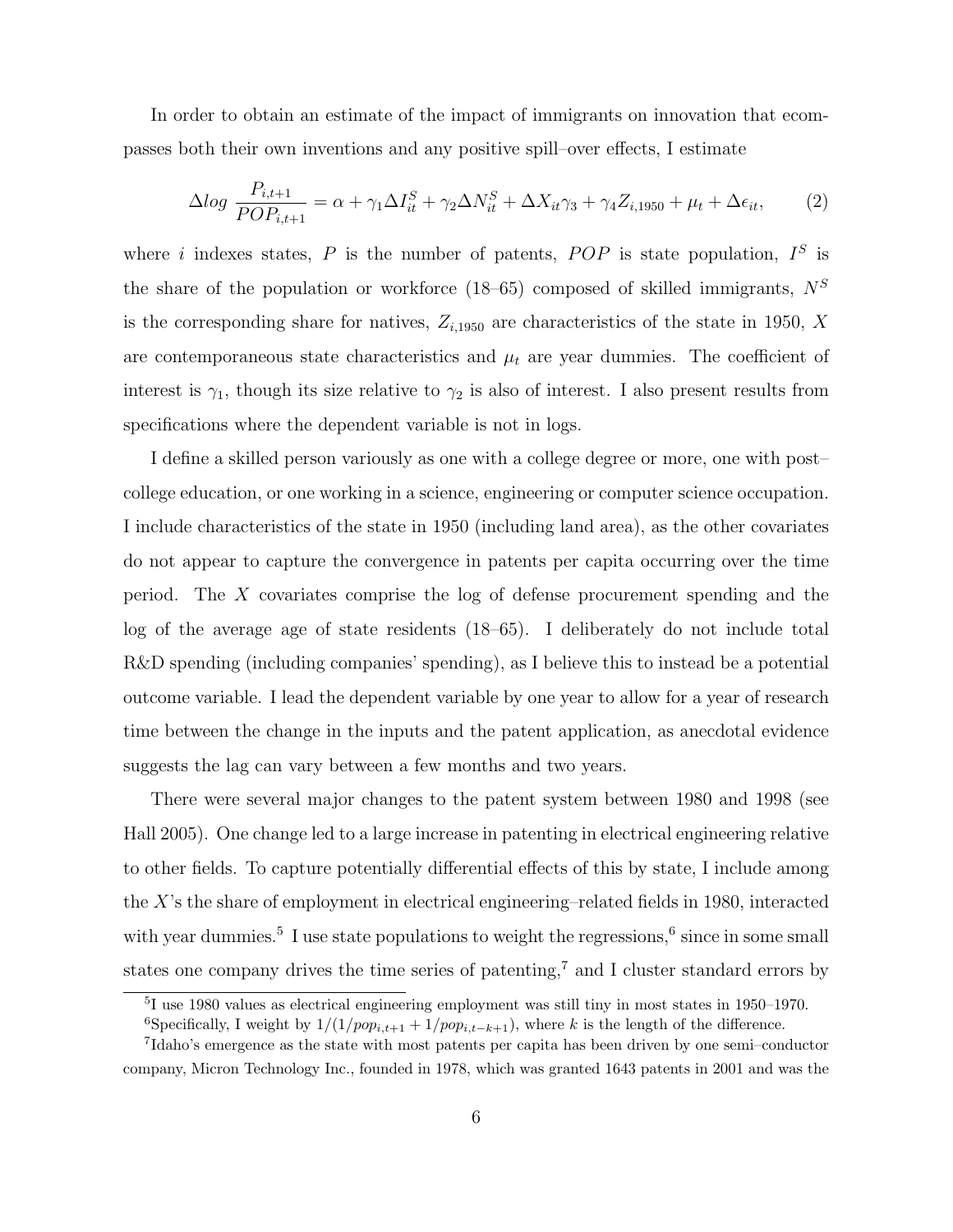state to allow for serial correlation.

Because I account for state fixed effects by estimating equations differenced across time, I elect not to include the change in the patent stock among the regressors as would be predicted by patent models. Furthermore, because I analyze long–run changes, I have chosen not to use a partial adjustment model.<sup>8</sup>

Equation 2 suffers from an endogeneity problem. Skilled workers are likely to migrate to states which are growing or innovating, causing  $\hat{\gamma}_1$  and  $\hat{\gamma}_2$  to be biased up in least squares estimation. On the other hand,  $\hat{\gamma}_1$  in particular could be biased towards zero owing to measurement error.<sup>9</sup> I use several sets of instruments to address these problems for skilled immigrants. To instrument  $\Delta I^S = I_t^S - I_{t-k}^S$ , I use  $I_{t-k}^{HSD}$ , the share of the population that is a high school dropout at time  $t - k$ , and its square. The presence of immigrant high school dropouts in a state will mean the existence of cultural amenities attractive also to skilled immigrants. On the other hand, high school dropouts should play a minimal role in innovation, justifying their exclusion from equation 2. A (preferred) variant of this instrument set is three variables for the share of high school dropouts at  $t - k$  who were born in Europe, China and India, the most common source regions for skilled immigrants. Alternatively, I use the values of the variables at time  $t - k - 10$  as instruments so as to be more confident that they are unaffected by unobserved factors influencing the change in patenting between  $t - k$  and  $t$ .<sup>10</sup>

I also use the state panel to test for crowd–out of natives, which if present would affect the impacts calculated using both the individual–level and state–level data. Natives may choose not to enter careers in science and engineering, or to work less, owing to

fourth–ranked company in this regard.

<sup>&</sup>lt;sup>8</sup>I have estimated these models. The coefficient on the change in the stock of patents is close to one, rendering all other coefficients insignificant, while the coefficient on the partial adjustment term is insignificant.

<sup>&</sup>lt;sup>9</sup>There is considerable measurement error for small states in the 1950 census, which was a smaller sample than later years and which asked certain key questions of only one quarter of the sample. There may also be measurement error for the share of immigrant scientists and engineers in all years.

<sup>&</sup>lt;sup>10</sup>For  $\Delta N^S$  (native skilled workers), I have experimented unsuccessfully with lagged college enrollments as an instrument. The enrollment data only begin in the 1970s in any case.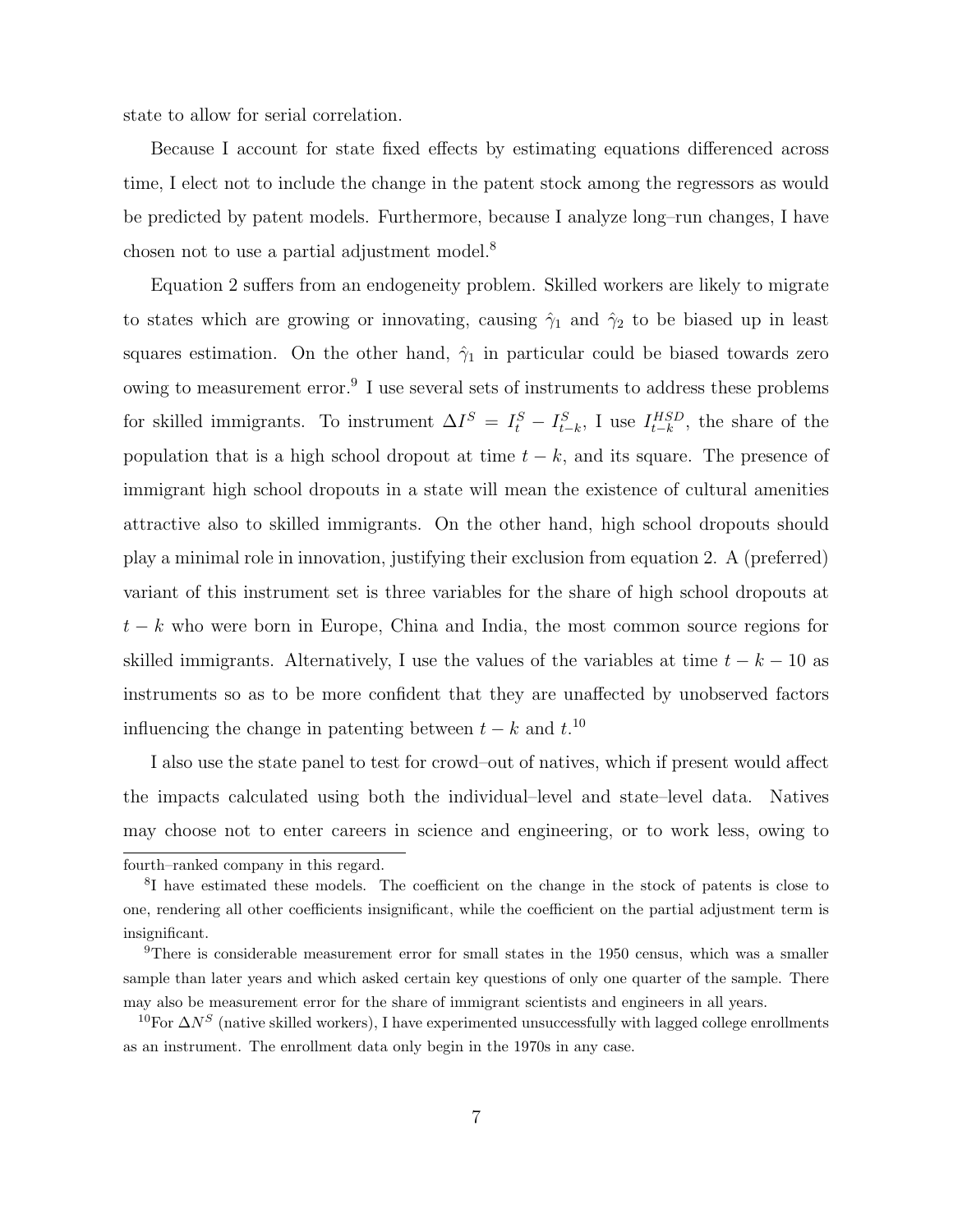competition from immigrants whose comparative advantage is in less language–intensive and less institution–specific occupations. Any drop in native inventors must be taken into account when calculating the net benefit of immigrants. A more complex concern is that native innovators forego migration to states with many immigrant inventors. If by doing so native inventors forego an increase in productivity, this too must be taken into account when calculating the net benefit of immigrants. For this to be logical, natives must be foregoing migration because of personal distaste for foreigners, since if they are foregoing a productivity increase they must also be foregoing a wage increase. Natives without such a distaste will be attracted to states with skilled immigrants if the skilled immigrants convey positive productivity spill–overs.

I test for both types of crowd–out using the simple approach of Card (2005) by running the regression

$$
\Delta S_{it} = a + b\Delta I_{it}^{S} + f\Delta Age_{it} + \mu_t + \Delta\nu_{it}, \tag{3}
$$

where  $S$  is the share of the population or workforce (aged  $18-65$ ) composed of skilled natives and immigrants,  $I^S$  is again the share of skilled immigrants, and  $Age$  is the average age of the state's population between 18 and 65. I control for the average age of the state since birth cohort is the strongest determinant of schooling. If increases in the skilled immigrant share translate into one for one increases in the total skilled share, there is no crowd–out and  $\hat{b} = 1$ . Complete crowd–out would be represented by  $\hat{b} = 0$ , while  $\hat{b} > 1$  would indicate that skilled natives were attracted to states with many skilled immigrants. Measurement error could also cause  $\hat{b}$  to be less than one.

## 2 Data and Descriptive Statistics

#### 2.1 Individual–level data

I use the individual–level data from the 2003 National Survey of College Graduates (NSCG). These data are a stratified random sample of people reporting having a bachelor's degree or higher on the long form of the 2000 census. In 2003, all respondents who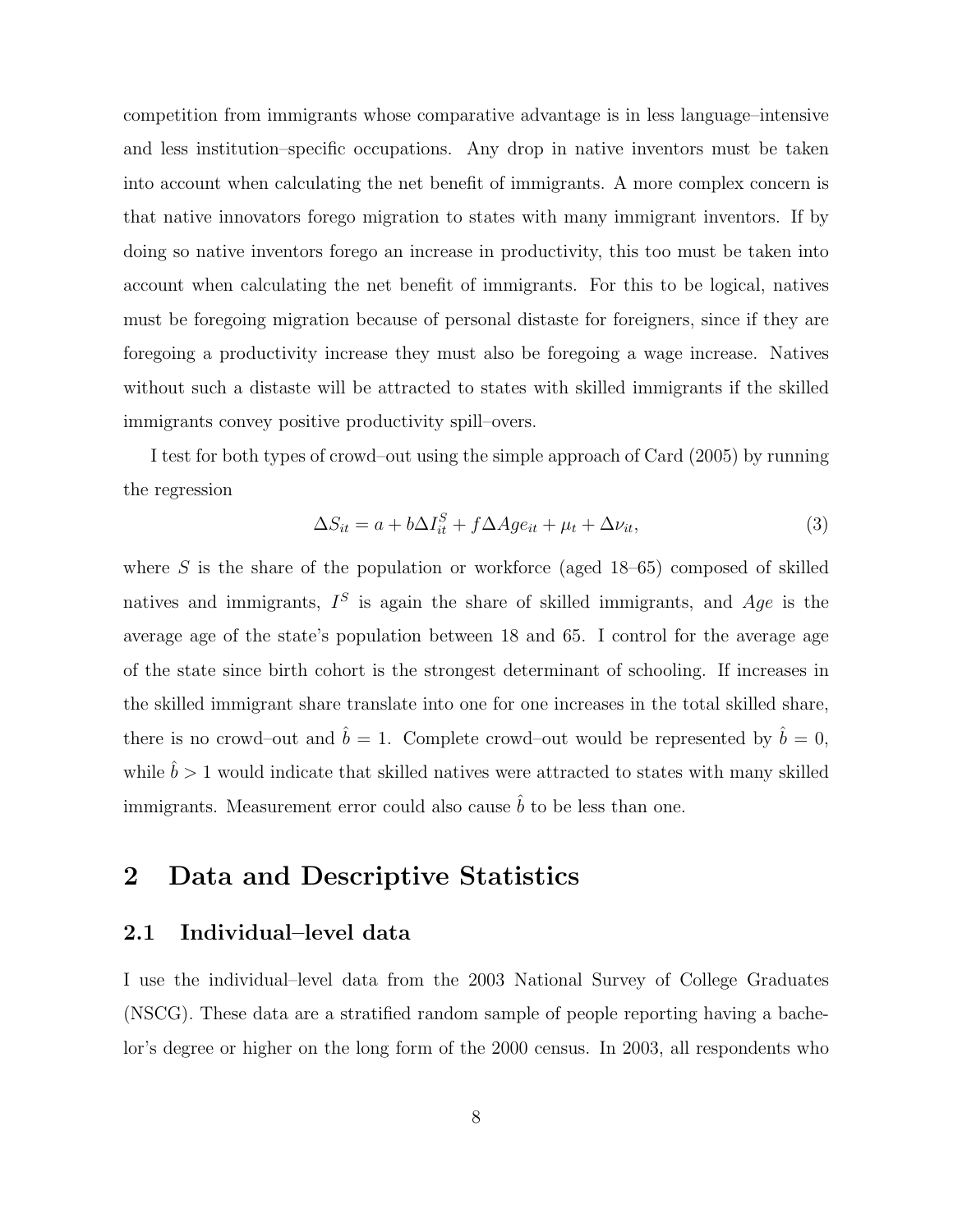had ever worked were asked whether they had applied for a U.S. patent since October 1998, whether they had been granted any U.S. patent since October 1998, and if so, how many, and how many had been commercialized or licensed.<sup>11</sup> The survey will not capture patents by those with less than a college degree, but I assume that most patents are captured. The Data Appendix provides more information on the NSCG. I include in my sample respondents 65 or younger (the youngest respondent is 23, but few are younger than 26). I define immigrants as the foreign born.

I define three (not mutually exclusive) skill categories, motivated in part by consistency with categories that can be distinguished in the censuses: college graduates (i.e. the full sample); holders of a post–college degree; and those working as scientists and engineers in the survey week. Only 56% of respondents who had been granted a patent reported working in a science or engineering occupation. Another 20% reported a management occupation: a research team's manager is sometimes listed as a co–inventor on a patent, and all inventors listed are captured in the data, and many inventors will have been promoted to management since obtaining a patent. Science and engineering technicians represent 2.8% of patent holders, and respondents in health–related occupations represent another 3.3%.

Table 1 shows details of how patenting varies by immigrant status for the three skill groups. For college graduates (the whole sample, columns  $1-2$ ),  $1.9\%$  of immigrants were granted patents, compared to 0.9% of natives, and patents per capita were 0.058 for immigrants and 0.028 for natives, an immigrant/native ratio of 2.1 in both cases. Immigrants held a similar advantage in patents commercialized or licensed, patents likely to benefit society more than others: 1.2% immigrants had commercialized a patent compared to 0.6% for natives, and commercialized patents per capita were 0.029 for immigrants and 0.017 for natives. Immigrants therefore patent at about twice the native rate, with the difference being in the probability of patenting at all. The immigrant–native gap is larger

<sup>&</sup>lt;sup>11</sup>Questions on patents were also asked in the 1995 NSCG, but only of respondents who said they worked in research and development in the survey week, which will cause the patents of job changers to be missed.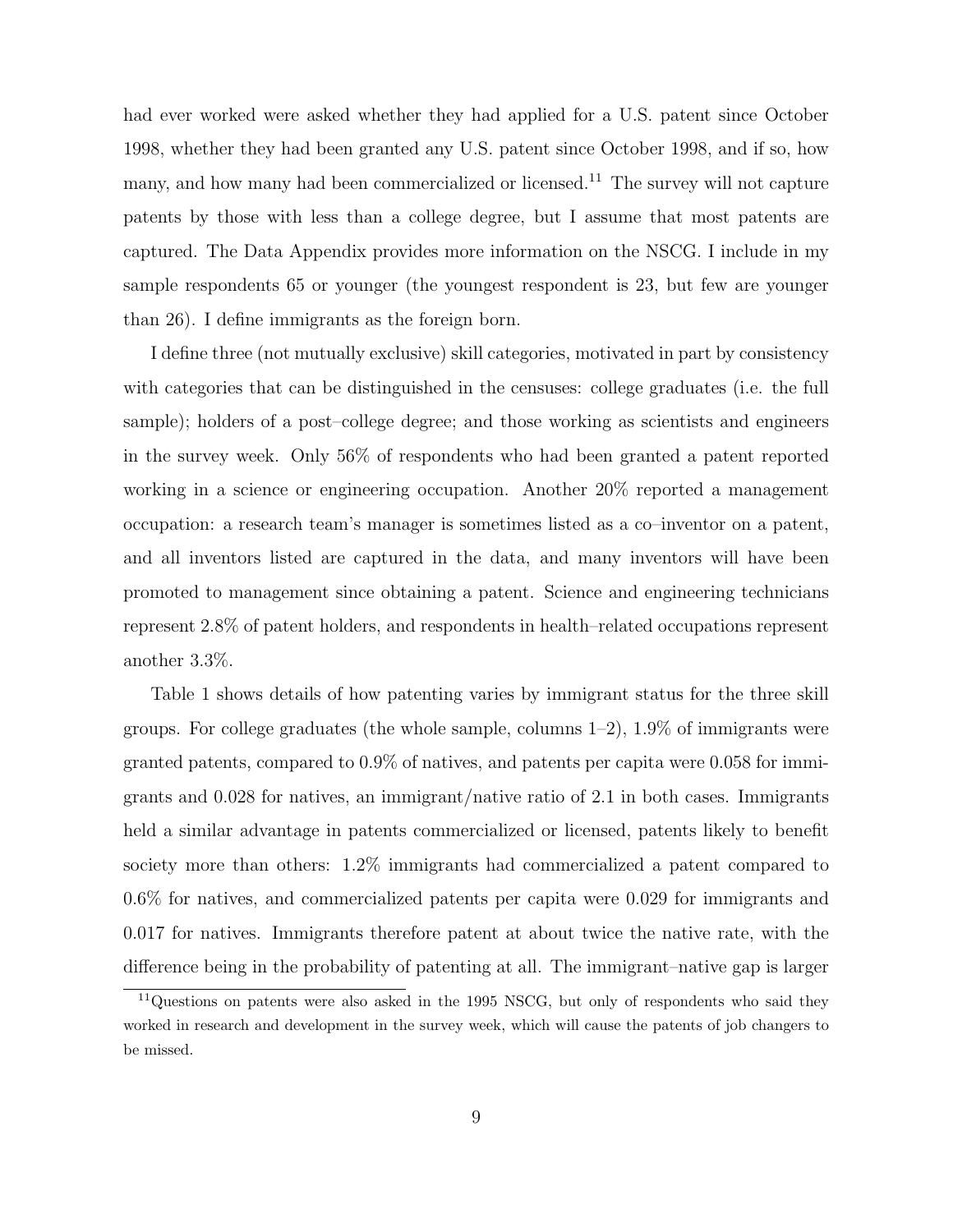for the sample with post–college education (columns 3–4), but much smaller for the sample working in science and engineering occupations (columns 5–6). For example, 6.3% immigrants in the latter sample had been granted a patent, compared to 4.9% natives, and immigrants hold 1.37 times the patents per capita of natives. Appendix Table 1 contains the means of variables used in the regression analysis below.

#### 2.2 State–level data

The patent data used in the state–level analysis come from the U.S. Patent and Trademark Office (USPTO). Patents are attributed to states based on the home address of the first inventor on the patent. I merge a series based on electronic data from 1963 onwards with a series from paper records for 1883–1976. The two series are not completely comparable, and the merging details are given in the Data Appendix. Patents are classified according to application (filing) date. Figure 1 shows the evolution of total patents and patents per 100,000 residents from 1951-2001. The patent decline of the 1970s was caused by bottlenecks at the USPTO (Griliches 1990), while the more recent growth has been driven by growth in patents related to electrical engineering (Hall 2005).

In Figure 2 I use patent data from 1929 to 2001 to display the long–run convergence across states in patenting, as measured by changes in the (unweighted) standard deviation of log patents. The convergence in patents, shown by the downward slope of the top line, is not merely a function of convergence in population, as is demonstrated by the convergence in patents per capita (bottom line). However, there is divergence in patents per capita from 1990–2001, and there have historically been other periods of divergence. California is a force for divergence, as may be seen by the growing gap between the inequality of state patent counts (top line) and the inequality of counts without California (middle line).

I have also used the NBER Patent Citation Data File (Hall, Jaffe and Trajtenberg 2001), as updated by Hall, which contains the fields of patents awarded 1963–2002 and citations to them since 1975. These data permit patents to be weighted by citations to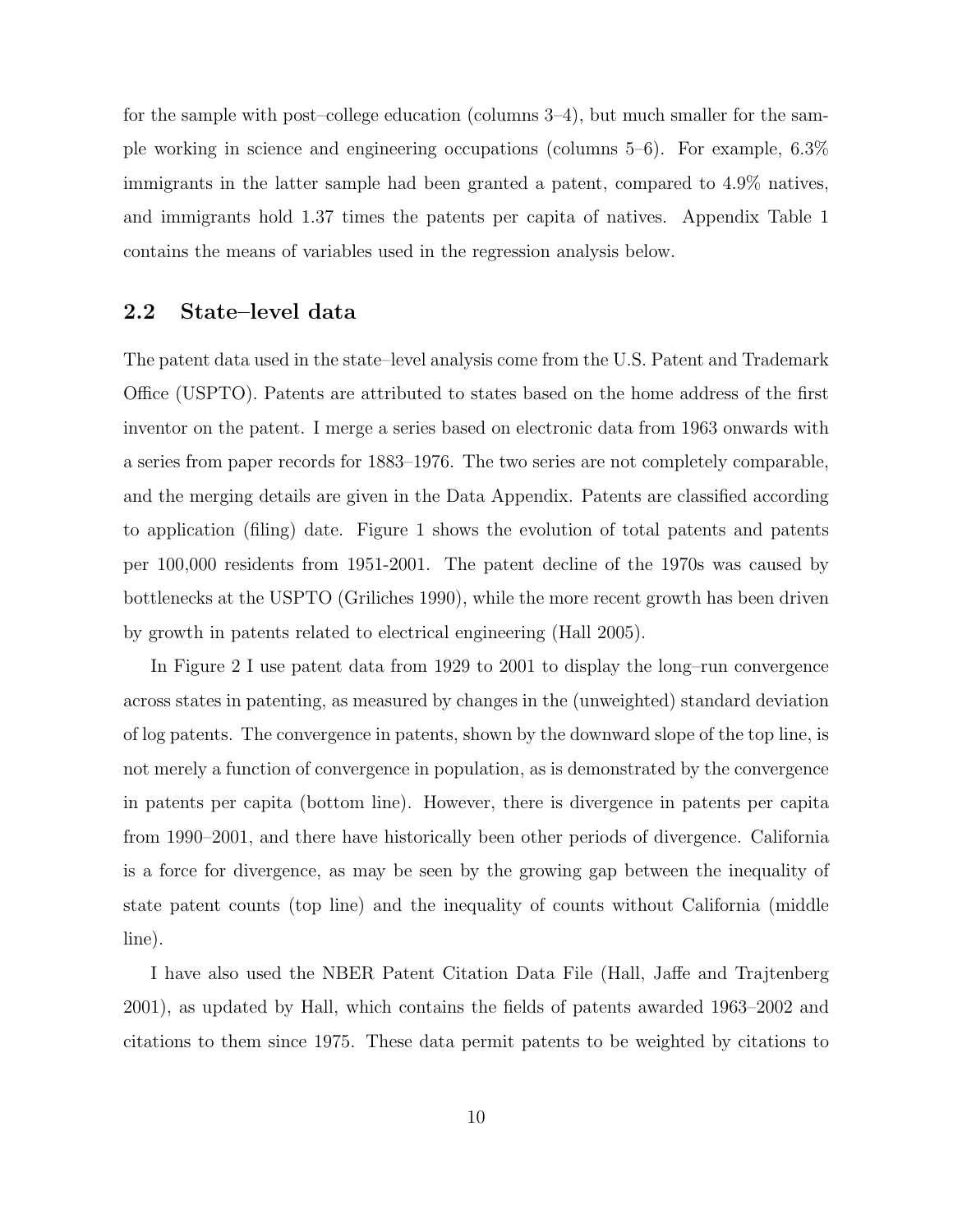yield a quality–adjusted patent measure by application year. The data are imperfect for my decennial analysis requiring patents counts for 1950–2000. I have performed analysis with the independent variables for 1970–2000 and patent counts for 1970, 1980, 1990 and 1997, since 1997 is the latest application year for which most patents had been awarded by 2002. 1970 is also imperfect, as most citations to patents applied for in that year are not recorded.

To compute the shares of the population in various education and occupation classes, to divide these into immigrant and native, to calculate the average age of the state's population and to obtain weekly wages, I use the IPUMS microdata of the decennial censuses. I base most calculations on the population or workforce aged 18–65. Post–college education is the highest education level that can be measured consistently throughout 1950–2000. I define immigrants to be the foreign born. Information for Alaska and Hawaii is not available in 1950.

I also use the state population and state personal income per capita (state gross product is not available for the whole period) from the Bureau of Economic Analysis (BEA). I use Department of Defense data on the value of Prime Military Contracts (defense procurement contracts) from 1951 to the present, and attribute the 1951 values to 1950.

Full details on the data construction are given in the Data Appendix, while the variable means, weighted by population, are reported in Table 2. Between 1950 and 2000, the share of the population 18–65 composed of immigrants with college education or more increased tenfold to 3.5%, while the equivalent share for post–college increased eightfold to 1.6%. The population shares comprising natives with at least college and with post–college increased from 6.2% to 20.0% and from 2.3% to 7.7% respectively. The share of workers composed of immigrant scientists and engineers multiplied ninefold to 0.9%, while the native share rose from 1.2% to 3.5%. The Appendix Table 2 contains the means of the variables used as instruments.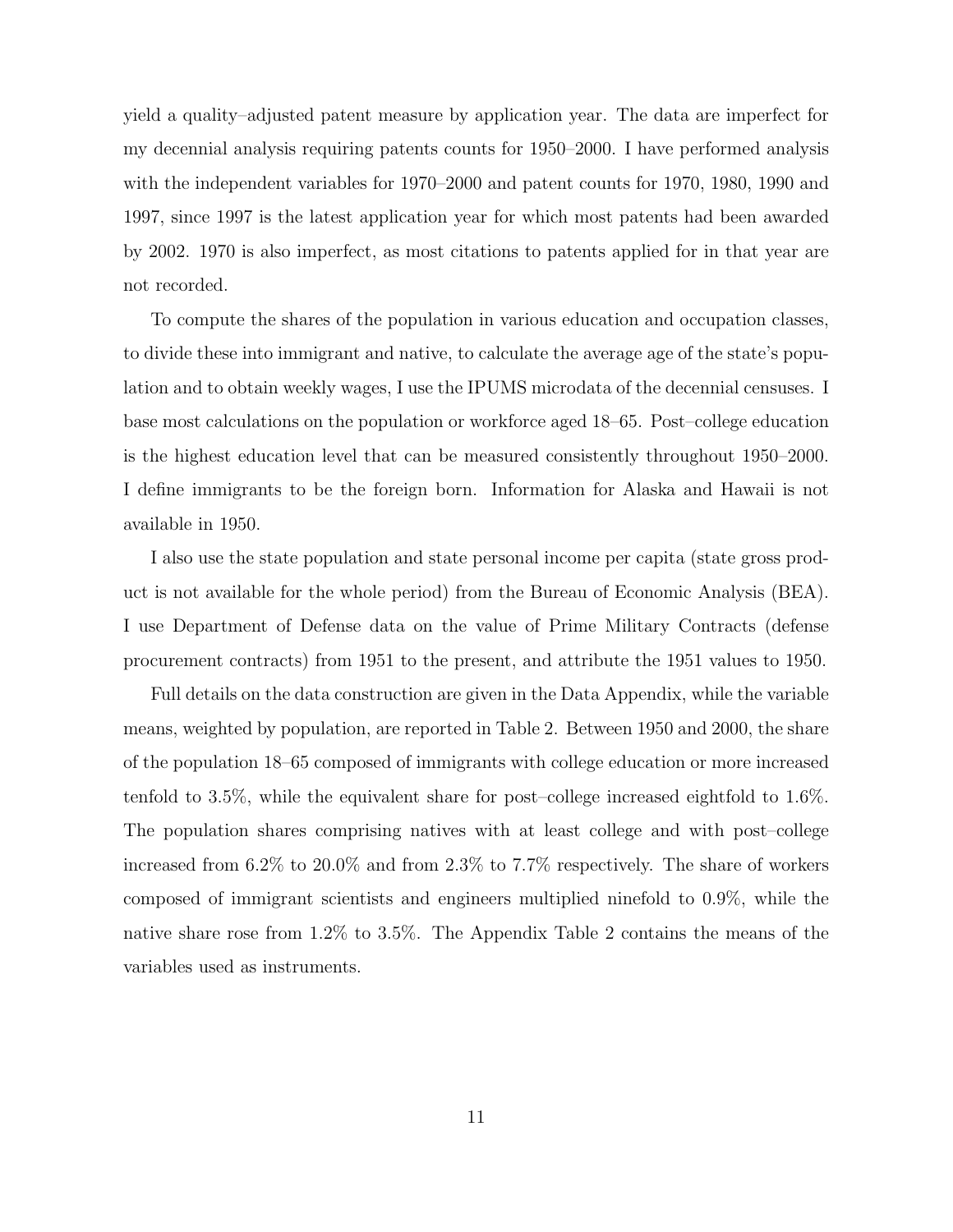### 3 Results

#### 3.1 Individual determinants of patenting

The NSCG data may be used to estimate the direct effect of immigration on patenting, ignoring possible crowd–out or spill–over effects. Immigrants hold 24% of patents in the (weighted) data, and in the 2000 census (the basis of the NSCG sampling frame), college– graduate immigrants were 3.5% of the U.S. population. Skilled immigrants thus increase patents by 31.5% and the population by 3.6%, yielding an increase in patents per capita of 27%, or 7.7% per percentage point of skilled immigrants in the population.

As immigrants with post–college education have  $1.9$  (=0.113/0.058) times as many patents per capita as immigrants with only a college degree (see Table 1), the direct impact of an extra percentage point of post–college immigrants in the population is likely to be about 1.9 times higher, or an extra  $1.9 \times 7.7 = 15\%$ . Similarly, the contribution of an additional percentage point scientists and engineers is likely to be  $3.1 \times 7.7 = 24\%$ .

It is useful to know whether immigrants patent more because of higher innate ability or different observable characteristics. The fact that in Table 1 immigrants' patenting advantage over natives is much smaller in the scientist and engineer sample (columns 5 and 6) than in the overall sample (columns 1 and 2) suggests that immigrants' advantage is due in large part to a greater science and engineering orientation. Table 3 lends further support to this. Column 1 shows that, for the whole sample, 6.6% of those with a highest degree in physical science and 6.0% of those with a highest degree in engineering had patented, far ahead of other fields. Column 2 shows a qualitatively similar picture for commercialized or licensed patents. Columns 3 and 4 show that the share of immigrants with physical science and engineering degrees is more than twice as high as for natives.

In Table 4, I pursue this explanation with the aid of a probit for the probability of patenting. Column 1 shows that immigrants are 1.0 percentage points more likely to have been granted a patent in the sample of college graduates (top panel), 2.3 percentage points more likely in the sample of post–college graduates (second panel) and 1.4 percentage points more likely in the sample of scientists and engineers (third panel). In the second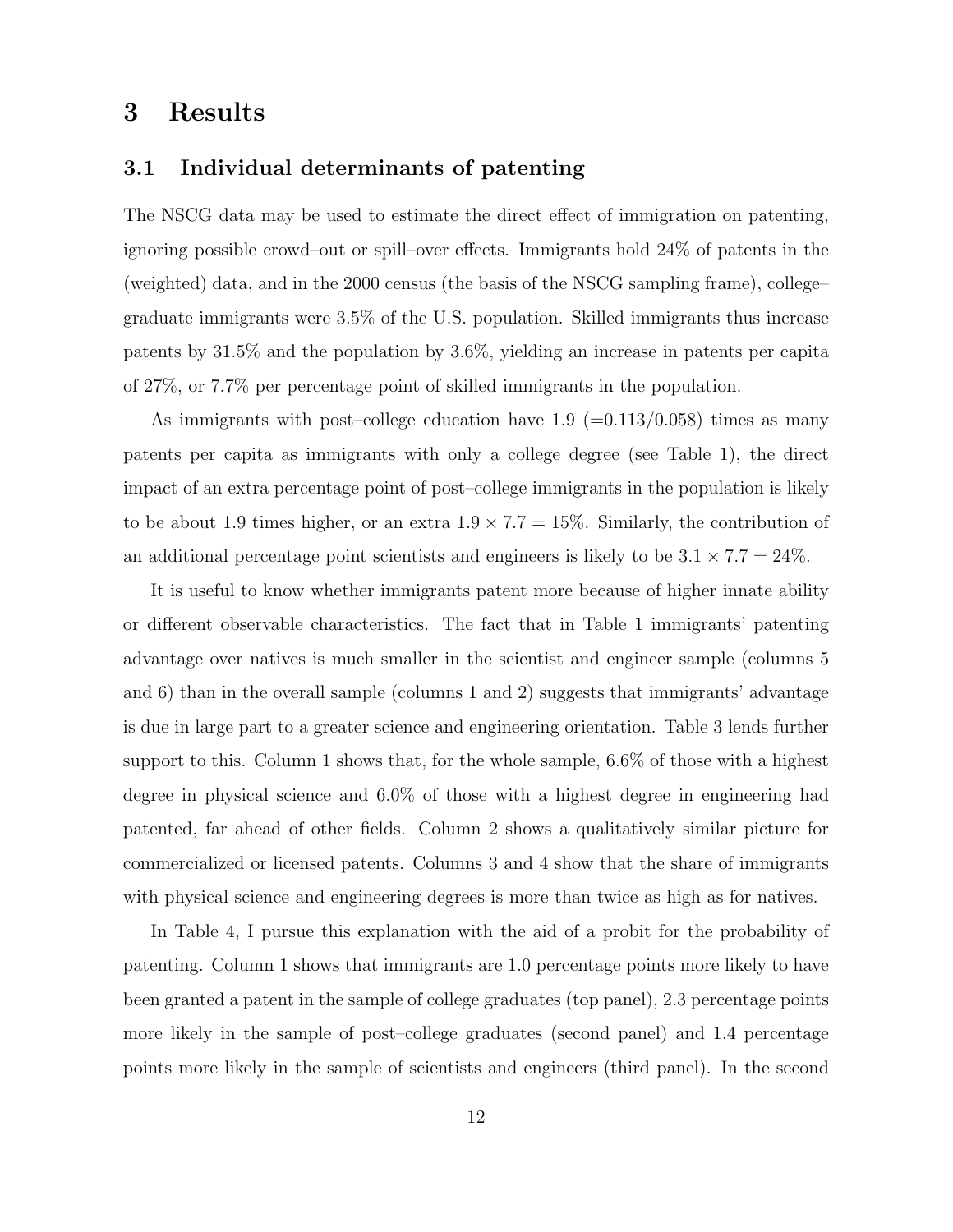column, I control for 30 dummies for the field of study of the highest degree obtained by the respondent. For college and post–college graduates, the immigrant advantage is reduced to a tenth or less of its original magnitude (though the gap is still statistically significant). For scientists and engineers, who have less variation in their field of study, the gap is reduced by about two thirds (and the remaining gap is statistically insignificant). In the third column, I control for the highest degree obtained by the respondent. For college and post–college graduates, this reduces the already small immigrant–native gap to insignificance. For scientists and engineers, the gap is reversed: immigrants are a statistically significant 0.9 percentage points less likely to patent than natives. Controlling for age, age squared, sex and current employment status in column 4 changes little. Skilled immigrants' advantage is therefore entirely due to the nature of their education, and not to any selection on unobservables such as ability.<sup>12</sup> In columns 5 and 6 I show that the same conclusions may be drawn for the probability of commercializing or licensing a patent.

#### 3.2 Crowd–out

To test for crowd–out, I estimate equation 3. The results with college or more as an indicator of skill are reported in Panel A of Table 5. Column 1 shows that with weighted least squares and ten–year differences, a one percentage point increase in the share of the population that is immigrant college graduates only increases the overall share of college graduates by 0.51 percentage points. This indicates crowd–out, though the coefficient is not statistically significantly different from one. As I increase the length of the differences, evidence of crowd–out disappears: the coefficient is 0.75 for 30–year differences in column 2, and 0.95 for 50–year differences in column 3. In columns 4–6, I report the corresponding instrumental variables results, using the shares of European, Chinese and Indian dropouts at t−k as instruments. The coefficients are smaller – and in the case of ten–year differences significantly different from one – but also increase as the difference length increases, to 0.79 in column 6.

 $12$ It is possible that unobservable effects cancel out e.g. immigrants may have higher ability but lower quality education.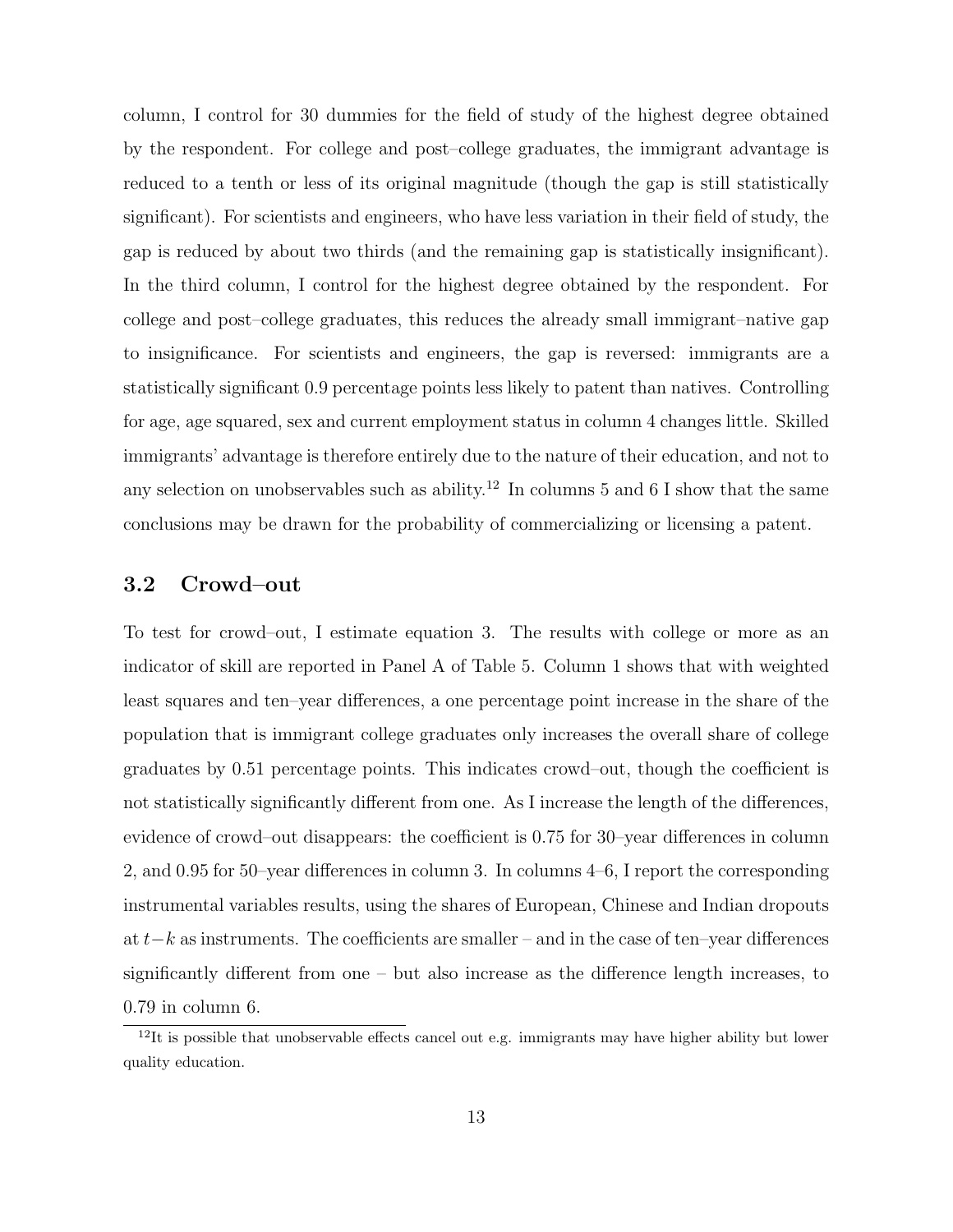In panel B I repeat the regressions using the share of post–college educated in the population as the measure of skill. The weighted least squares coefficients in columns 1–3 are significantly greater than one, suggesting that skilled natives are attracted to states (or education levels) with many immigrants ("crowd–in"). With instrumental variables, the point estimate suggests crowd–out for first differences (though the coefficient of 0.63 in column 1 is not statistically significantly different from one), but crowd–in at longer differences.

In panel C I repeat the regressions using the share of workers who are scientists and engineers. The weighted least squares coefficients indicate no (ten and 50–year differences) or little (30 year) crowd–out in columns 1–3. The instrumental variables coefficients in columns 3–6 indicate statistically significant crowd–out for ten and 30–year differences, but by 50–year differences the coefficient is 0.76 and insignificantly different from one.

I have repeated all the regressions including dummies for seven BEA regions and the results change little. In summary, it appears there is some crowd–out of skilled natives by skilled immigrants in the short run but not the long run, and that for post–college graduates the opposite occurs: skilled natives are attracted to skilled immigrants. Though I cannot correct for crowd–out when analyzing the determinants of innovation, these results mean that the short–run benefits of skilled immigrants may be overestimated.

### 3.3 State determinants of patenting

The evolution of a state's patents over the period 1950–2000 is strongly related to conditions in 1950, as might be expected given the convergence depicted in Figure 2. This is illustrated by Figure 3, which measures the difference in log patents per capita over the period on the y–axis. The x–axis is the log population density of the state in 1950 (population divided by land area in square kilometers). The 1950 population density explains 31% of the weighted variance in 1950–2000 patent growth, and the regression line is downward sloping: states which were densely populated in 1950, which is presumably propitious for innovation, had lower patent growth than lightly populated states. This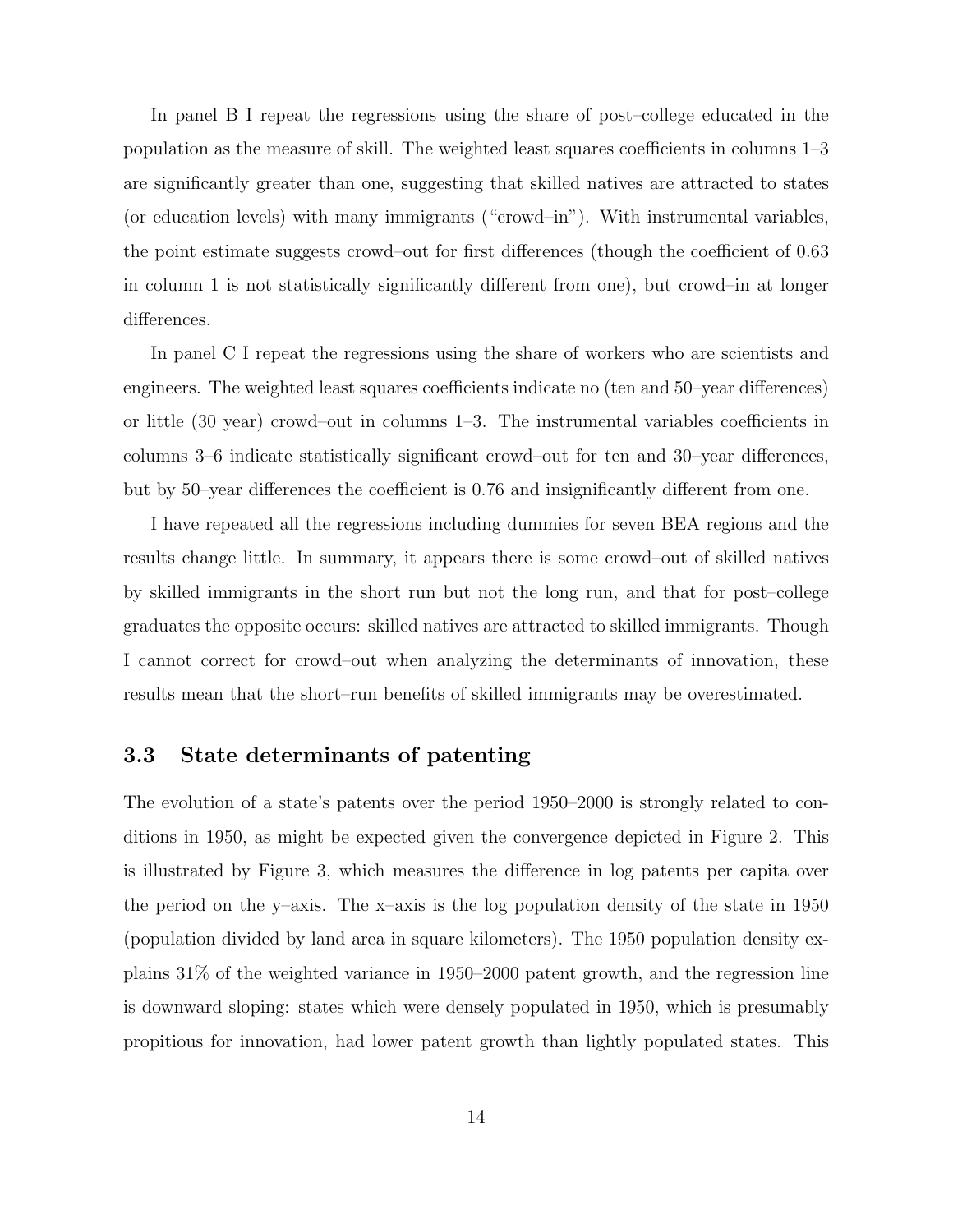motivates my inclusion in the regressions below of state land area, 1950 population and 1950 state personal income per capita.

In Table 6, I estimate the state determinants of patenting using differences of different lengths, with a college degree as the measure of skill. In columns 1–4 the dependent variable is the log of patents per capita. The coefficients on the share of immigrant college graduates are positive and significant. In columns 1–3, where I use weighted least squares, a one percentage point increase in the share of the population composed of immigrant college graduates is associated with an 11–12% increase in patenting for ten and 30 year differences, and a 15.6 log point (14%) increase for 50 year differences. These effects are larger than the 7.7% impact calculated based on the NSCG data, implying positive spill–over effects of immigrants.

In column 4, I present the results of instrumenting the ten–year change in skilled immigrant share with the share of European, Chinese and Indian high–school dropouts at  $t-10$  (the initial year of the pair of years differenced). The coefficient on the change in the immigrant share is a statistically significant 17.7, and larger than its least squares counterpart of 11.4 in column 1 (though not statistically significantly so). This may indicate that in least squares, measurement error's bias towards zero is more important than upward bias due to the endogenous location choice of immigrants, a possibility mooted by Card and DiNardo (2000) in a similar context. Another possibility is that the instrumental variables estimators place more weight on later years of the sample when the effects seem to be higher (the shares of Chinese and Indian immigrants are more significant in the first stage than the share of Europeans). It could also be that skilled immigrants whose behavior is affected by the instrument (skilled immigrants whose location decision is affected by the presence of other immigrants) are more inventive than other immigrants.

I do not present instrumental variables estimates for longer differences for this or later specifications: results are similar for 20–year differences, whereas for 30–50 year differences the instruments are not strong in the first stage. However, the crowd–out results of Table 5 suggested that to avoid overstating benefits of immigrants, results from longer differences should be preferred. I am obliged to assume that since the short and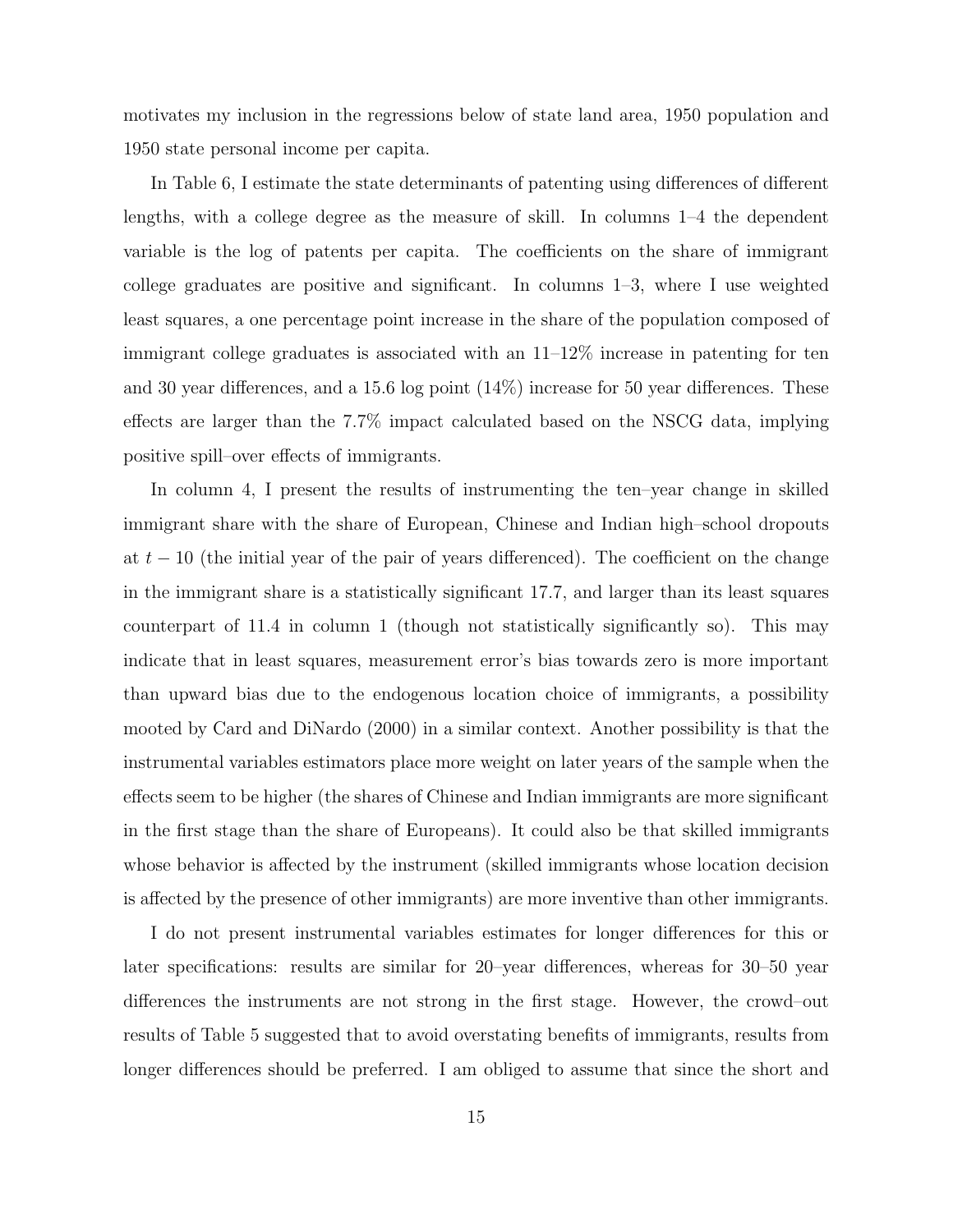long–run correlations are similar, the short and long–run causal effects are similar.

In columns 5–7 the dependent variable is simply the change in patents per capita (in these columns the coefficients are multiplied by 100). The least squares effects for ten and 50–year differences are similar: a one percentage point increase in the skilled immigrant share is associated with a 0.000039 increase in patents per capita, which is a 17% increase compared to the mean. The corresponding impact for the unreported 30–year differences is 13%, so the results are similar to those of the log specification in columns 1–3. The instrumental variables estimator in column 7 is larger than its least squares counterpart in column 5, but insignificant. The skilled immigrant coefficients in columns 5–7 are not very sensitive to the covariates included, while the results in columns 1–4 are much smaller if the 1950 covariates (and land area) are not included.

By contrast, most of the coefficients on the change in the share of native college graduates are small and insignificant. The point estimate increases as the difference length increases, and for 50–year differences the coefficient is a significant 6.7 in column 3. As the share of native college graduates changes only gradually (i.e. at low frequency), the absence of significance at short differences probably reflects the emphasis of short differences on high–frequency events (Baker, Benjamin and Stanger 1999). The ratio of the immigrant to the native effect for 50–year differences in columns 3 and 6 is similar to the ratio of patents per capita in the NSCG data: 2.2–2.3 compared with 2.1.

Older populations appear to be more innovative, as indicated by the positive coefficients on the average age of the state in the log specifications of columns 1–4. This may reflect the importance of management or other skills complementary to innovation. As suggested by time series work in Griliches (1990), Department of Defense spending lowers patenting in the log specifications, presumably in part because military invention is primarily protected by secrecy rather than patents. Finally, the importance of the 1950 conditions (and land area) increases with the difference length.

These regressions are repeated in Table 7 with post–college education (panel A) and a science and engineering occupation (panel B) as measures of skill. The least squares coefficients for immigrant post–college range from 17–27 in columns 1–3, where the dependent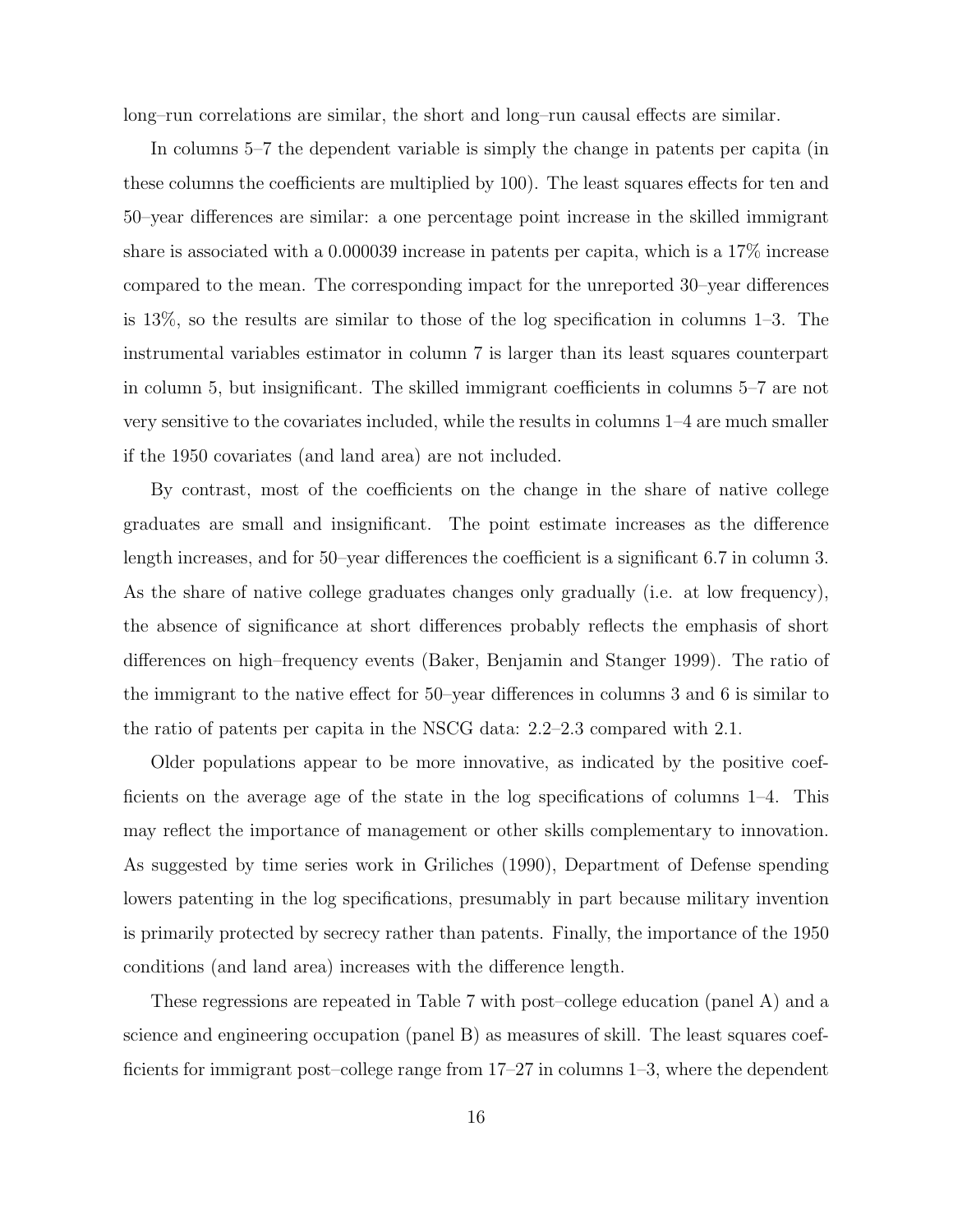variable is in logs. These estimates are almost twice as high as for college graduates in Table 6, consistent with the NSCG data. The ten–year difference instrumental variables coefficient in column 4 is higher, at 38.1, but insignificant. The coefficients in columns 5–6 are insignificant, but are also about double their counterparts in Table 6. The instrumental variables coefficient in column 7 is larger than its least squares counterpart in column 5, but also insignificant. The coefficients on the share of native post–college educated are never statistically significant, though the point estimates are higher for the longer differences. The immigrant/native ratio at 50–year differences is 2.8–3.3, compared to 3.1 in the NSCG.

In panel B, the coefficients are significant in all columns for immigrants and most columns for natives, and are larger than for the other skill groups. For immigrants in columns 1–3, a one percentage point increase raises patents by 48–59 log points, or 40– 46%. Unlike for college graduates and post–college educated, the instrumental variables estimates (columns 4 and 7) are fairly similar to the least squares estimates (columns 1 and 5). The coefficients are high compared with the direct NSCG effect of about 24% and compared with that of natives at 50–year differences  $(29 \log \text{ points or } 26\%)$ , given that in the NSCG the immigrant patenting advantage over natives was only 37% (which would imply an immigrant coefficient of only 40 in Table 7). The state–based estimated impact of immigrant scientists and engineers should thus be viewed with caution. Various unreported specification checks for 50–year differences do not resolve the discrepancy.

Focusing on least squares estimation, I find similar results to Tables 6 and 7 when I use citation–weighted patent counts for the 1970–2000 period, and I find that the impact of skilled immigrants is largest in the fields of electrical engineering and computer science. These unreported results should be viewed as preliminary while awaiting the updating of the NBER patent data file, but indicate that immigrants contribute as much to high– quality patents as to low–quality patents, consistent with the individual regressions for commercialized and licensed patents.<sup>13</sup>

<sup>&</sup>lt;sup>13</sup>In other unreported regressions focusing on 1970–2000, I have used the value of federal R&D spending, which is only available by state from 1968 to the present. Its coefficient was insignificant and the variable's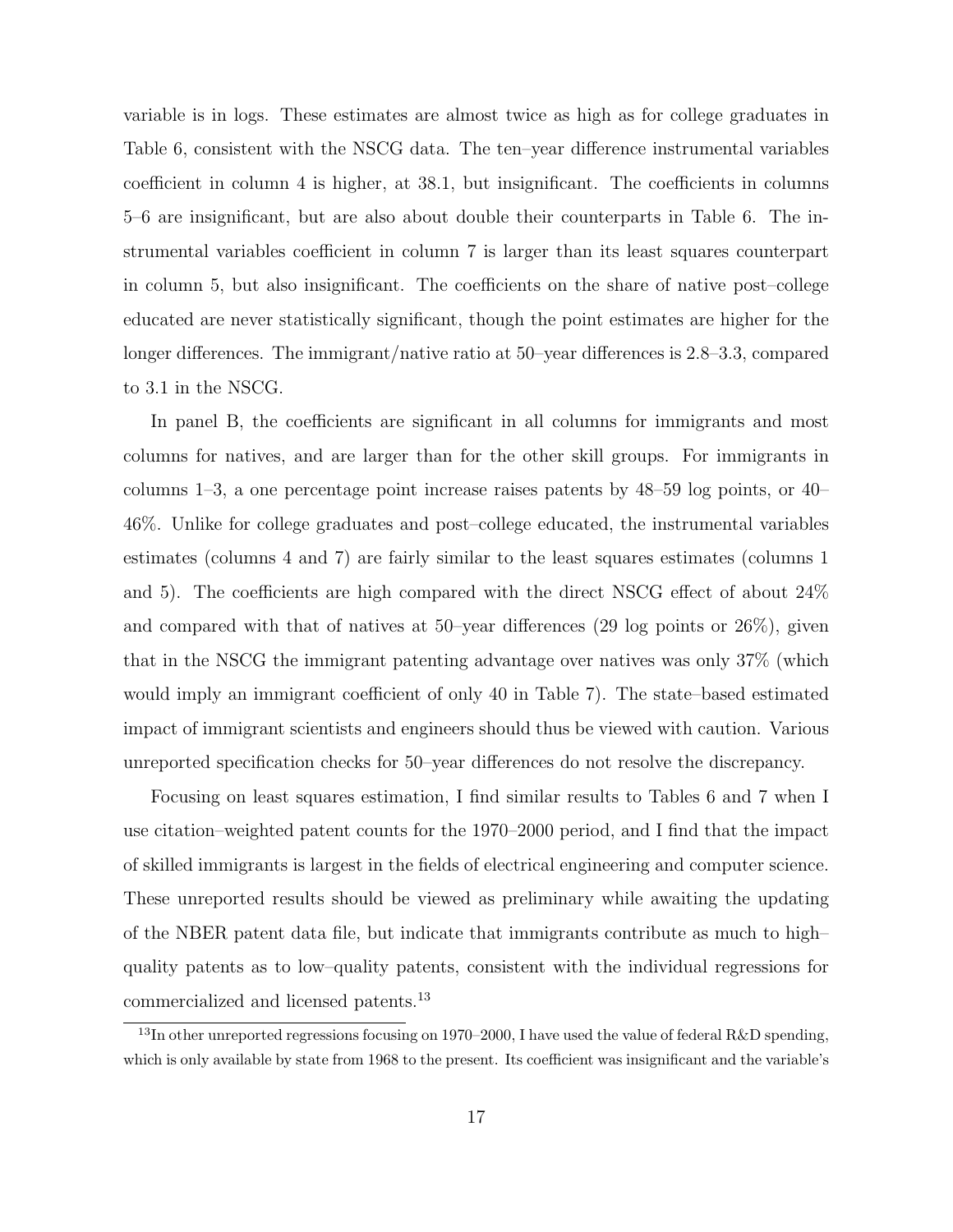In Table 8 I present various plausible alternative estimates of the effects of skilled immigrants, concentrating on the college–educated and the scientists and engineers, on ten-year differences, and on the log specification (results without logs display similar patterns). I report only the coefficient on the change in the skilled immigrant share, each from a different regression. In the first row, I reproduce the baseline least squares and instrumental variables results from Tables 6 and 7. In the next three rows I vary the instruments used. In the second row I use as instruments the shares of the population composed of European, Chinese and Indian high school dropouts at  $t - 20$ , instead of at  $t-10$  as in the baseline. The resulting coefficients are slightly larger than the baseline instrumental variables coefficients, which in turn were higher than the least squares results. In rows 3 and 4, I use as instruments the share of all foreign–born high school dropouts and its square, at  $t - 10$ , and at  $t - 20$ . With these instruments, the point estimates are quite similar to the baseline least squares results for college graduates, but for scientists and engineers are slightly higher than the baseline instrumental variables results.

In the next two rows I experiment with adding covariates. In row 5 I allow for (seven) BEA–region specific trends in patents per capita. This reduces the coefficients to 68–84% of the magnitudes of the baseline row and renders them statistically insignificant, though the least squares coefficients are significant at the 10% level. In row 6, I add instead the interactions of the 1980 share of employment in electrical engineering–related sectors interacted with year dummies. This yields estimates that are also lower than those in the baseline row, though generally statistically significant, this time 79–86% of the baseline magnitudes.

In row 7 I investigate the influence of California in the baseline specification by dropping that state. This reduces the estimates greatly. Finally, I assess the robustness to dropping the 1990–2000 differences (while retaining California), using the baseline specification. This causes the weighted least squares coefficients to become much smaller and insignificant, with point estimates of 6.5 and 21.2 in columns 1 and 3. However, for the college educated, the larger instrumental variables estimate of 12.5 is statistically signifiinclusion did not affect other coefficients.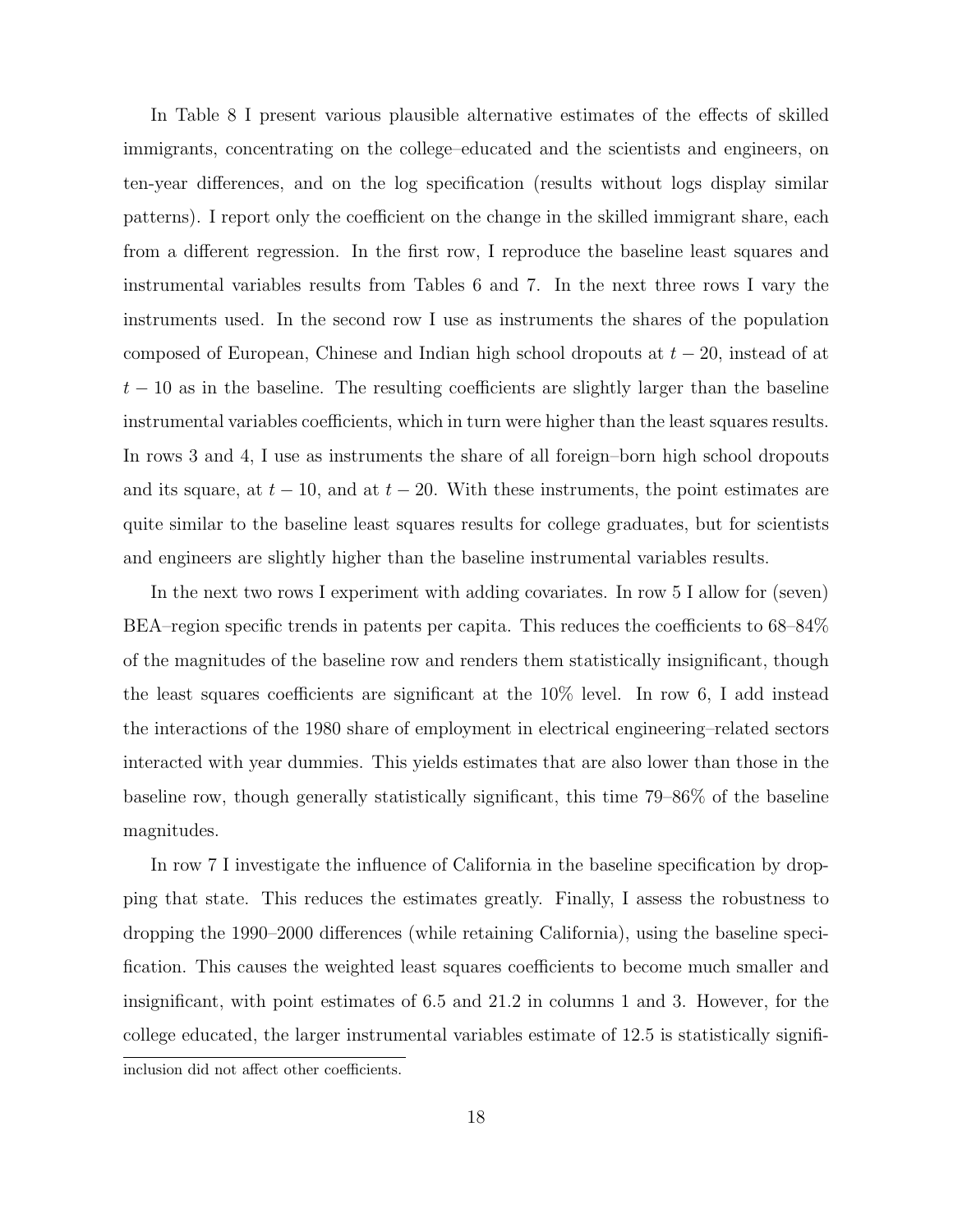cant in column 2. Instrumental variables point estimates are also much larger than least squares estimates for scientists and engineers. The sensitivity to the dropping of the year 2000 is present at all lengths of differences (these results are not reported). The coefficient on the change in the share of skilled natives, by contrast, is not greatly affected by the dropping of the year 2000 (these results are also not reported). The influence of the year 2000 for immigrants reflects either a genuine change in the effect (perhaps caused by an increase in the quality of skilled immigrants through the expansion of the H1–B cap), reduced measurement error owing to larger numbers of skilled immigrants in the census, or the presence of a confounding factor correlated with increases in skilled immigrants in the 1990s. The results are not sensitive to the dropping of the 1980–1990 changes (these results are not reported).

The specifications of rows 1–6 of Table 8 are all reasonable specifications. It would seem that a one percentage point increase in the share of immigrant college graduates increases patenting by at least 8%, and perhaps by as much as 23 log points, or 21%. A one percentage point increase in the share of immigrant scientists and engineers increases patenting by at least 36 log points, or 31%, and perhaps by as much as 60 log points, or 47%. Unreported regressions suggest a one percentage point increase in the share of immigrant post–college graduates increases patenting by at least 11 log points and perhaps by as much as 47 log points (or 38%).

### 4 Conclusions

In this paper I have combined individual and aggregate data to demonstrate the important boost to innovation provided by skilled immigration to the United States in 1950–2000. A calculation of the effect of immigration in the 1990–2000 period puts the magnitudes of the effects in context. The 1.3 percentage point increase in the share of the population composed of immigrant college graduates increased patenting per capita by  $10-26\%$ .<sup>14</sup>. The 0.7 percentage point increase in the share of post–college immigrants increased patent-

<sup>&</sup>lt;sup>14</sup>Between  $8 \times 1.3 = 10.4$  log points=  $10\%$  and  $23 \times 1.3 = 29.9$  log points=  $26\%$ .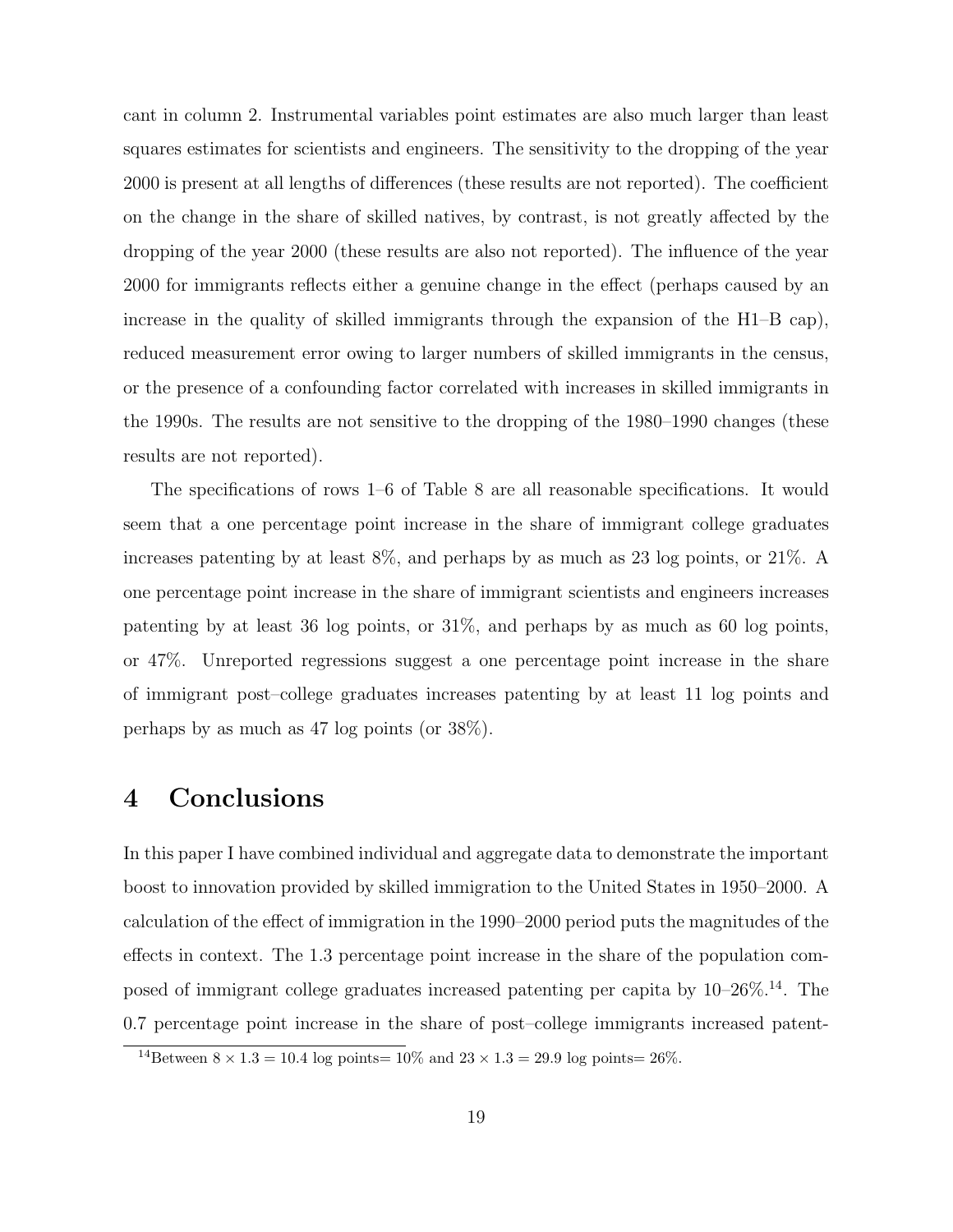ing by  $7-28\%$ <sup>15</sup> If the lower ends of these ranges are correct, skilled immigrants have small positive spill–overs on others, while if the upper ends of the ranges are correct, the spill–overs are large. For immigrant scientists and engineers, the estimates including spill–overs imply an impact of a 0.45 percentage point increase of  $15-24\%,$ <sup>16</sup> but these estimates seem too large compared to the estimate without spill–overs of  $9\%,$ <sup>17</sup> which is a more conservative lower bound. While I find evidence that immigrants crowd out natives from certain occupations or states in the short run, I do not find evidence of crowd–out in the long run.

I find that a college graduate immigrant contributes at least twice as much to patenting as his or her native counterpart. The difference is fully explained by the greater share of immigrants with science and engineering education, implying immigrants are not innately more able than natives. Indeed, immigrants currently working as scientists and engineers are less likely to have patented recently than observably similar native scientists and engineers. Despite this, the fact that immigrants increase patenting per capita without reducing native patenting shows that their presence in the United States is beneficial to natives, assuming the immigrants would have been less innovative or less able to commercialize their innovation elsewhere or that U.S. natives benefit more from innovation and commercialization in the United States than abroad. If natives are making optimal career decisions, subsidies to induce them to enter science and engineering in greater numbers would not be beneficial even if the marginal native had higher patenting ability than immigrants in science and engineering. Policies to encourage natives to enter science and engineering are warranted only if they address obstacles to optimal decision–making, such as a lack of information about available careers, inadequate primary and secondary education or excessively high discount rates.

The results do not make clear precisely which immigration policies are appropriate to take advantage of the contributions of immigrants demonstrated in the paper. While

<sup>&</sup>lt;sup>15</sup>Between  $11 \times 0.7 = 7.7$  log points=  $7\%$  and  $47 \times 0.7 = 32.9$  log points=  $28\%$ .

<sup>&</sup>lt;sup>16</sup>Between  $36 \times 0.45 = 16.2$  log points=  $15\%$  and  $60 \times 0.45 = 27$  log points=  $24\%$ .

 $1721 \times 0.45 = 9\%.$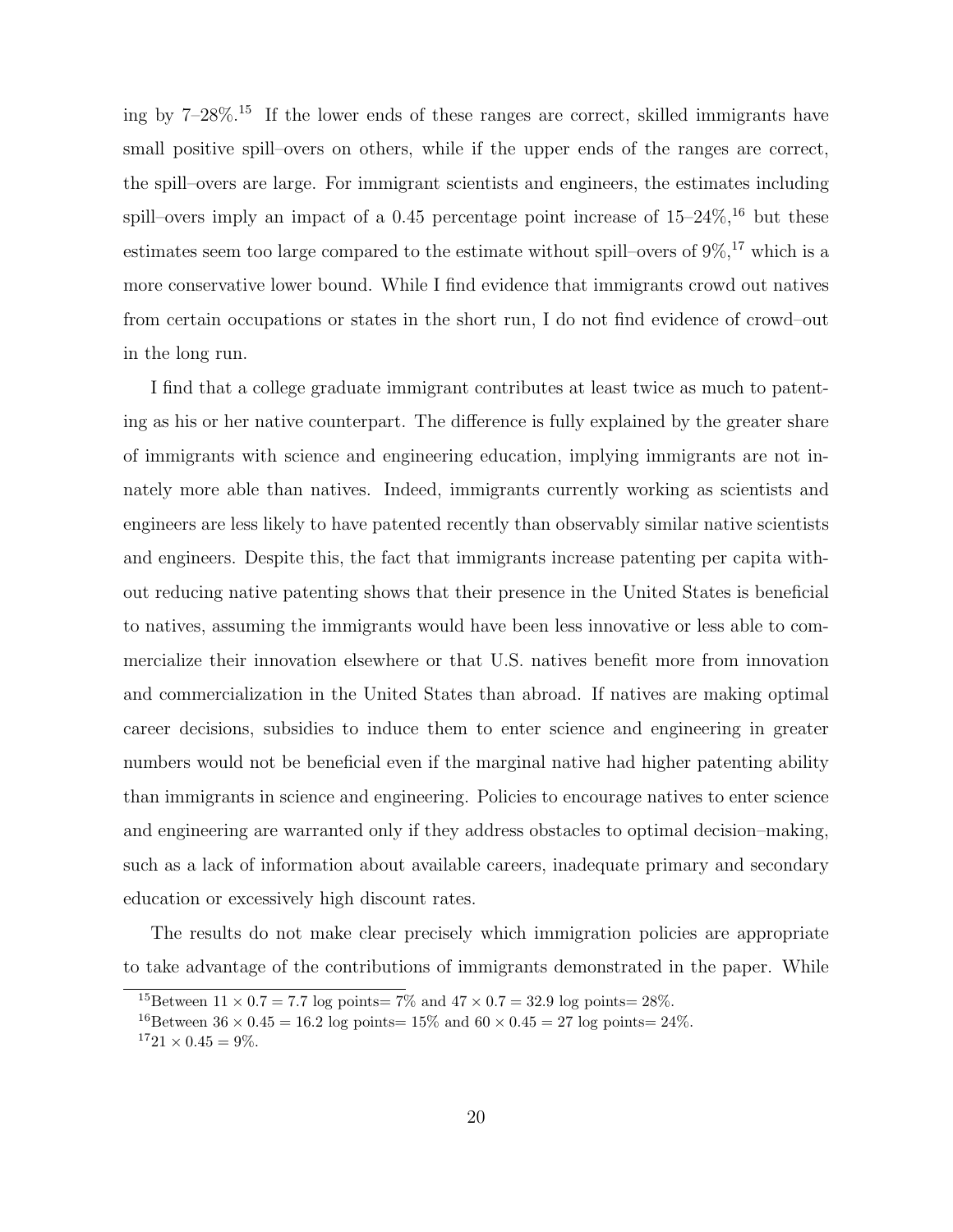allocating more visas based on whether the applicant has studied science or engineering may seem appealing, such a policy ignores potential benefits of immigrants without a science or engineering background. Science and engineering could also be boosted by a policy oriented towards permitting more immigrant students to remain in the United States, since such students self–select into science and engineering. Such a policy would leave students the flexibility to adjust their career plans in response to labor market developments. More research is required to investigate whether immigrants who studied in the United States contribute more to the United States than their counterparts arriving after finishing their studies.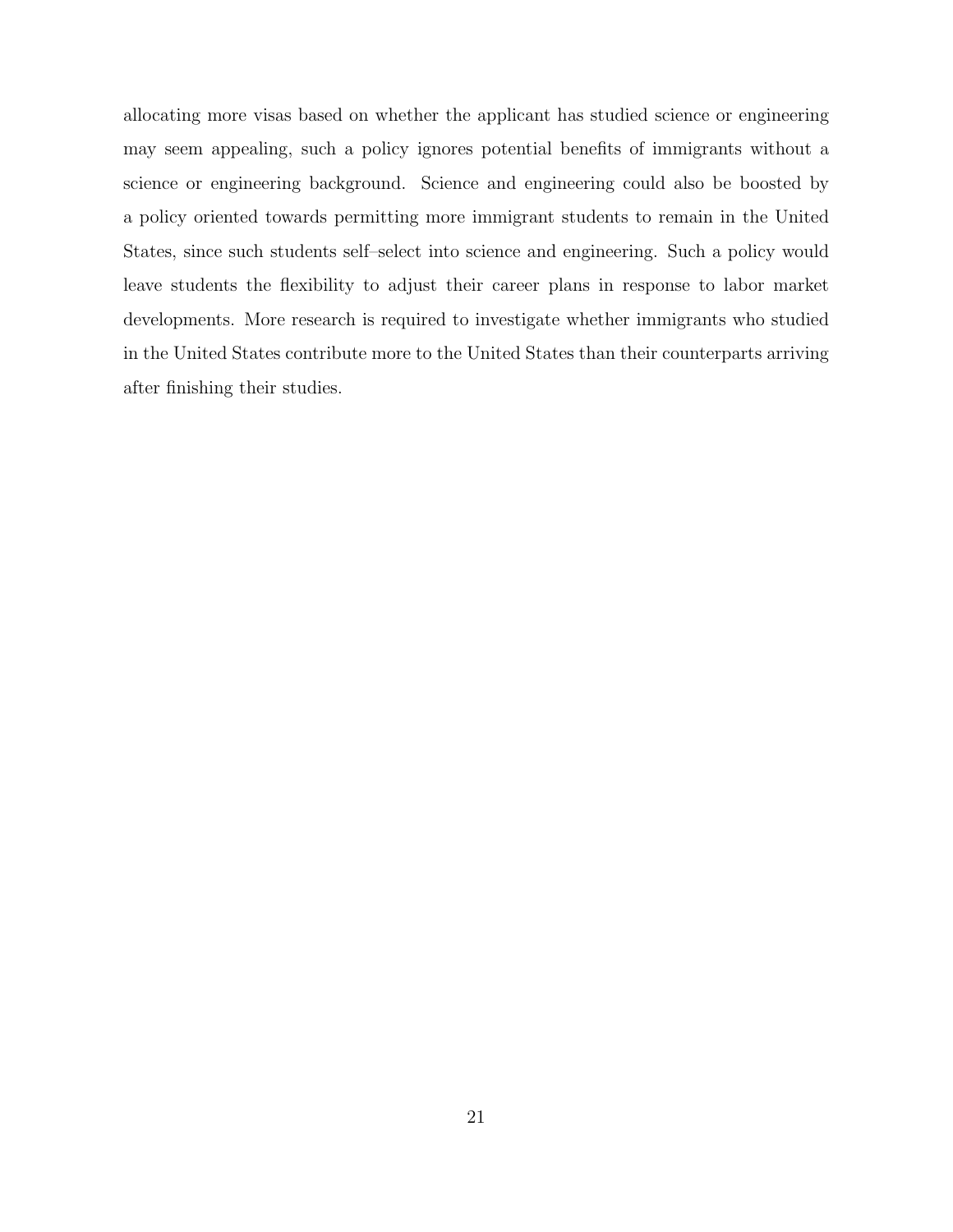## References

- [1] Aghion, Philippe and Peter Howitt. 1992. "A Model of Growth through Creative Destruction". Econometrica 60 pp. 323–351.
- [2] Agrawal, Ajay, Devesh Kapur and John McHale. 2007. "Brain Drain or Brain Bank? The Impact of Skilled Emigration on Poor–Country Innovation". University of Toronto working paper.
- [3] Anderson, Stuart and Michaela Platzer. n.d. "American Made: The Impact of Immigrant Entrepreneurs and Professionals on U.S. Competitiveness". National Venture Capital Association.
- [4] Baker, Michael, Dwayne Benjamin and Shuchita Stanger. 1999. "The Highs and Lows of the Minimum Wage Effect: A Time–Series Cross–Section Study of the Canadian Law". Journal of Labor Economics 17 (2) pp.318–350.
- [5] Barro, Robert J. and Xavier X. Sala-i-Martin. 1991. "Convergence Across States and Regions". Brookings Papers on Economic Activity 1 pp. 107–158.
- [6] Borjas, George J. 2006. "Do Foreign Students Crowd Out Native Students from Graduate Programs?". In Ronald G. Ehrenberg and Paula E. Stephan eds. Science and the University, Madison: University of Wisconsin Press.
- [7] Bottazzi, Laura and Giovanni Peri. 2003. "Innovation and spillovers in regions: Evidence from European patent data". European Economic Review 47 pp. 687–710.
- [8] Card, David. 2007. "How Immigration Affects U.S. Cities". CReAM Discussion Paper No. 11/07.
- [9] Card, David. 2005. "Is the New Immigration Really So Bad?" Economic Journal 115 (507) pp. F300–323.
- [10] Card, David and John DiNardo. 2000. "Do Immigrant Inflows Lead to Native Outflows?" American Economic Review Papers and Proceedings 90 (2) pp. 360–367.
- [11] Chellaraj, G. Keith E. Maskus and A. Mattoo. 2004. "The Contribution of Skilled Immigration and International Graduate Students to U.S. Innovation". University of Colorado Working Paper No. 04-10.
- [12] Griliches, Zvi. 1990. "Patent Statistics as Economic Indicators: A Survey". Journal of Economic Literature 28 (4) pp. 1661–1707.
- [13] Grossman, Gene and Elhanan Helpman. 1991a. Innovation and Growth in the Global Economy Cambridge: MIT Press.
- [14] Grossman, Gene and Elhanan Helpman. 1991b. "Quality Ladders in the Theory of Growth". Review of Economic Studies 58 pp. 43–61.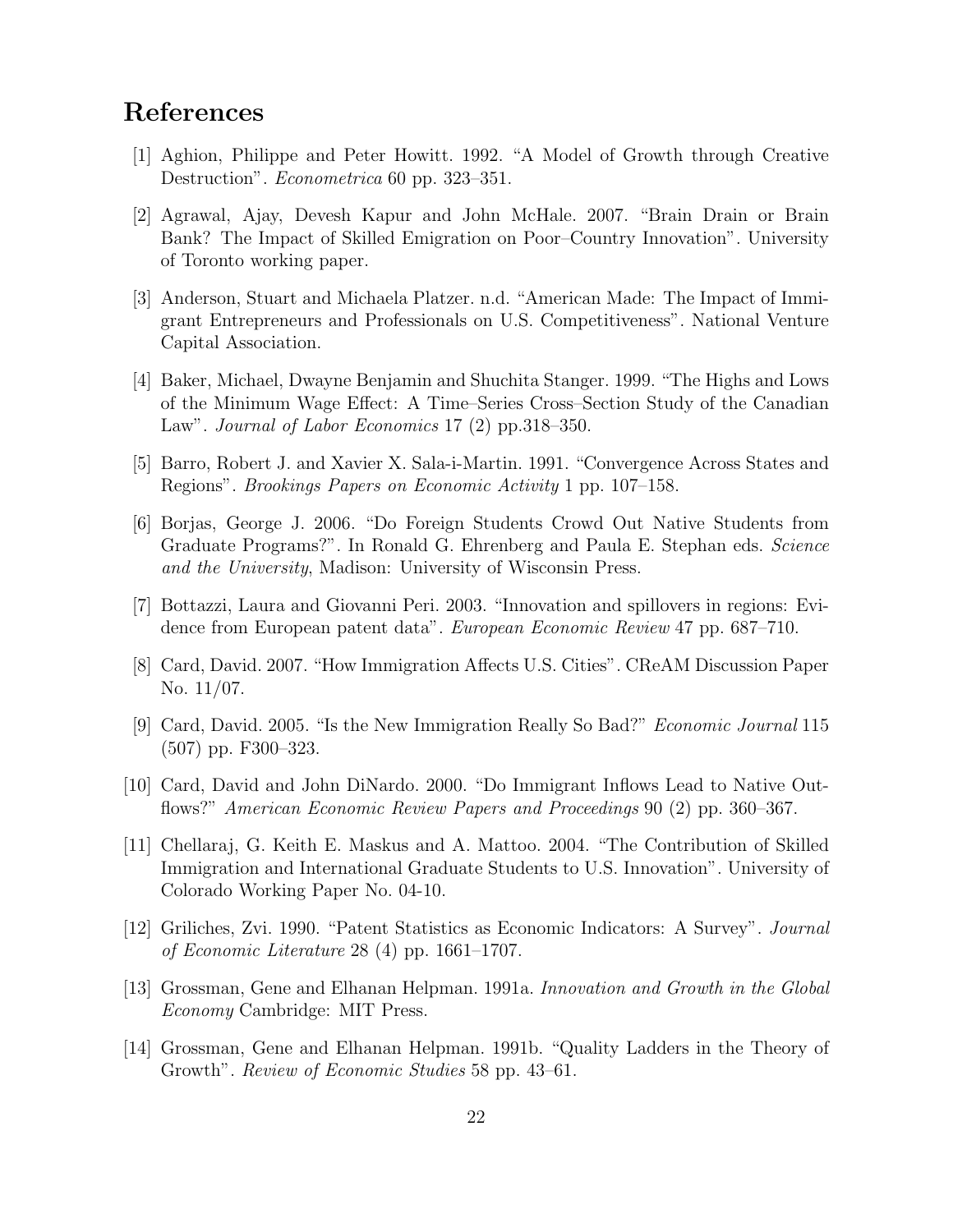- [15] Hall, Bronwyn H. 2005. "Exploring the Patent Explosion". Journal of Technology Transfer 30 (1/2) pp. 35–48.
- [16] Hall, Bronwyn H., Adam Jaffe and Manuel Trajtenberg. 2001. "The NBER Patent Citation Data File: Lessons, Insights and Methodological Tools". NBER Working Paper 8498.
- [17] Hicks, Diana, Tony Breitzman, Dominic Livastro and Kimberly Hamilton. 2001. "The changing composition of innovative activity in the  $US - a$  portrait based on patent analysis". Research Policy 30 pp. 681–703.
- [18] Jaffe, Adam B., Manuel Trajtenberg and Rebecca Henderson. 1993. "Geographic Localization of Knowledge Spillovers as Evidence by Patent Citations". Quarterly Journal of Economics 108 (3) pp. 577–598.
- [19] Jones, Charles I. 1995. "Time Series Tests of Endogenous Growth Models". Quarterly Journal of Economics 110 (2) pp.495–526.
- [20] Kerr, William R. 2007. "The Ethnic Composition of US Inventors". Harvard Business School Working Paper No. 08-006.
- [21] Khan, B. Zorina and Kenneth L. Sokoloff. 1993. "Schemes of Practical Utility: Entrepreneurship and Innovation Among Great Inventors in the United States, 1790- 1865". Journal of Economic History 53 (2) pp.289–307.
- [22] Marx, Matt, Deborah Strumsky and Lee Fleming. 2007. "Noncompetes and Inventor Mobility: Specialists, Stars, and the Michigan Experiment". Harvard Business School Working Paper 07-042.
- [23] Morgan, Robert P., Carlos Kruytbosch and Nirmala Kannankutty. 2001. "Patenting and Invention Activity of U.S. Scientists and Engineers in the Academic Sector: Comparisons with Industry". Journal of Technology Transfer 26 pp. 173–183.
- [24] Niebuhr, Annekatrin. 2006. "Migration and Innovation: Does Cultural Diversity Matter for Regional R&D Activity?" IAB Discussion Paper No. 14/2006.
- [25] Peri, Giovanni. 2007. "Higher Education, Innovation and Growth". In Giorgio Brunello, Pietro Garibaldi and Etienne Wasmer eds. Education and Training in Europe, Oxford: Oxford University Press.
- [26] Romer, Paul M. "Endogenous Technological Change". Journal of Political Economy 98 pp. S71–103.
- [27] Stephan Paula E. and Sharon G. Levin. 2001. "Exceptional contributions to US science by the foreign–born and foreign–educated". Population Research and Policy Review 20 pp. 59–79.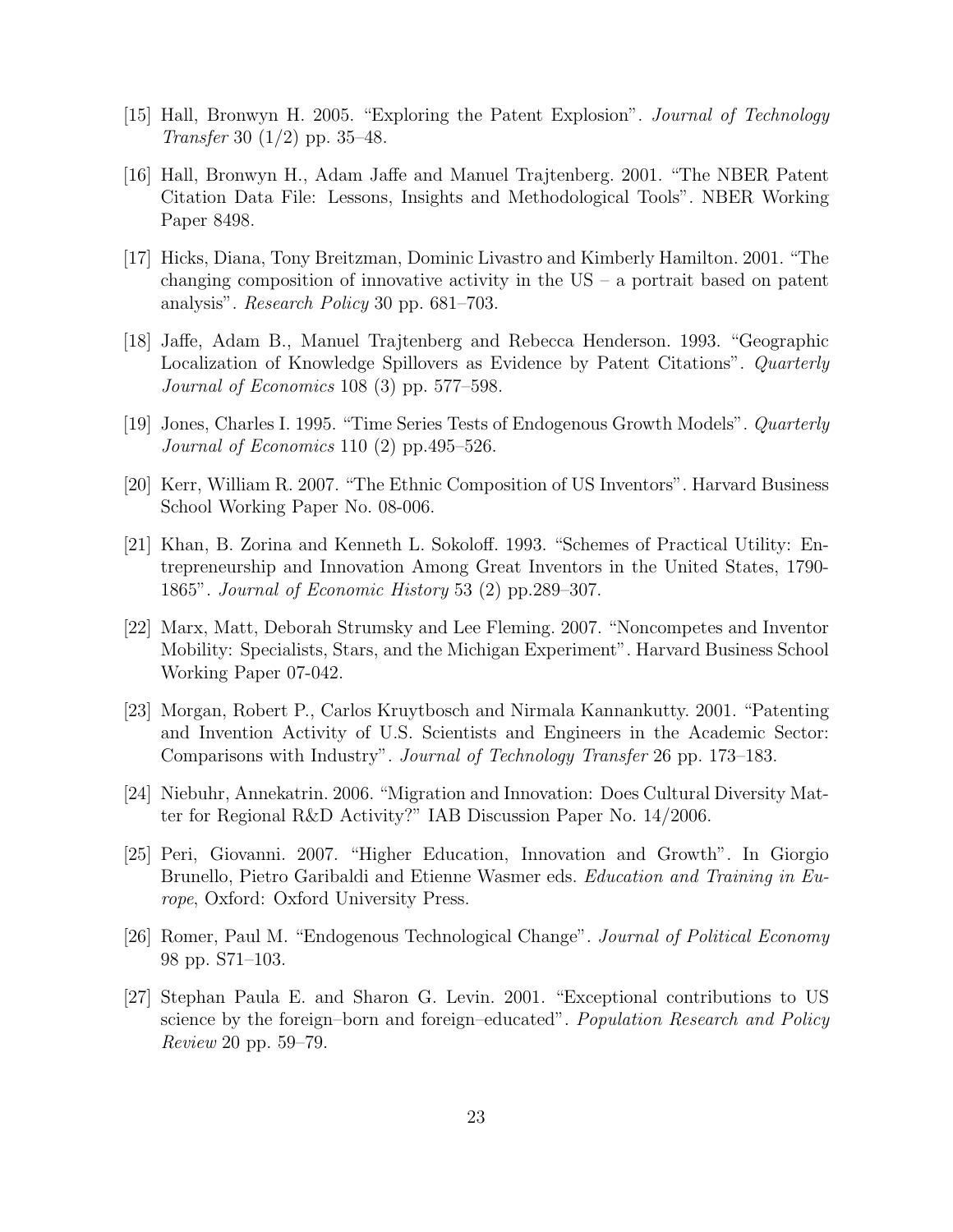- [28] Stuart, Toby E. and Olav Sorenson. "Liquidity Events and the Geographic Distribution of Entrepreneurial Activity". Administrative Science Quarterly 48 (2) pp. 175–201.
- [29] Stuen, Eric T., Ahmed Mushfiq Mobarak and Keith E. Maskus. 2007. "Foreign PhD Students and Knowledge Creation at U.S. Universities: Evidence from Enrollment Fluctuations". University of Colorado working paper.
- [30] U.S. Department of Commerce, Patent and Trademark Office. 1977. Technology Assessment and Forecast, Seventh Report, Washington, D.C.
- [31] Zucker, Lynne G. and Michael R. Darby. 2006. "Movement of Star Scientists and Engineers and High–Tech Firm Entry". NBER Working Paper 12172.
- [32] Zucker, Lynne G., Michael R. Darby, Jonathan Furner, Robert C. Liu and Hongyan Ma. 2006. "Minerva Unbound: Knowledge Stocks, Knowledge Flows and New Knowledge Production". NBER Working Paper 12669.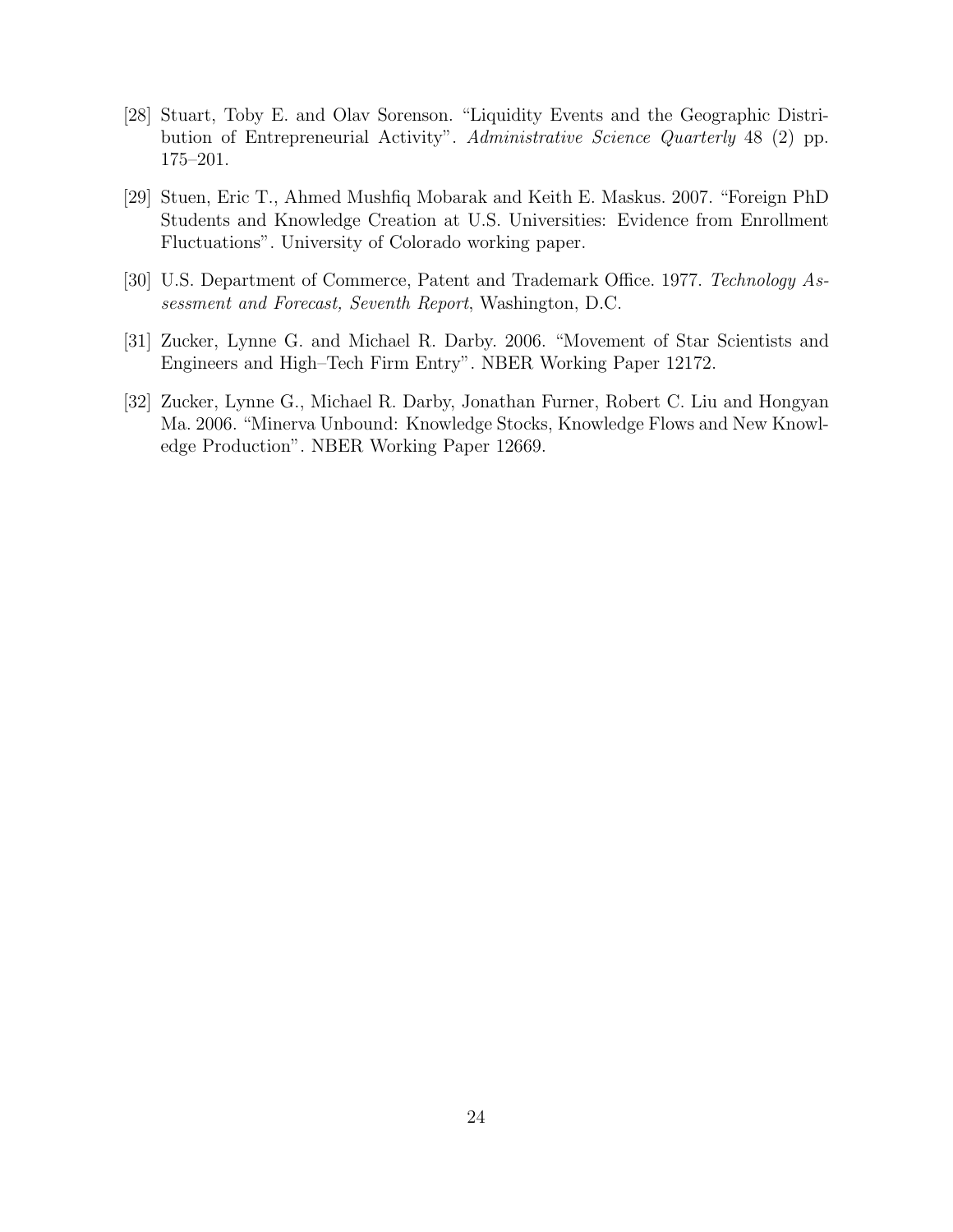## Data Appendix

#### A.1 National Survey of College Graduates

The data were collected between October 2003 and August 2004 by the U.S. Bureau of the Census, on behalf of the National Science Foundation. The data consist of a stratified random sample of people reporting having a bachelor's degree or higher on the long form of the (April) 2000 census, who were under age 76 and living in the United States or its territories including Puerto Rico in the reference week of October 1, 2003. Immigrants are those born outside the United States and its territories. The United States and its territories cannot be distinguished. Missing information is imputed with a hot deck procedure, and imputed values are not flagged. More information on the data is provided at www.nsf.gov/statistics/showsrvy.cfm?srvy CatID=3&srvy Seri=7#fn1. The data are available at www.nsf.gov/statistics/sestat/.

#### A.2 Patents

I combine two patent series from the U.S. Patent and Trademark Office. The first series was compiled for me by the USPTO based on their electronic records which begin in 1963. This series is utility patents by state and year of application. Year of application is preferred to year of grant as it is a more accurate match to the time of invention. The second series (U.S. Department of Commerce 1977) is from paper–based USPTO records of patents by state and grant year 1883–1976 (application year is not available pre–1963). Grants lag applications by a median of three years between 1950 and 1963 (according to my US–wide calculations based on Lexis–Nexis), so I lead this series three years. Patents grants are also more volatile than patent applications (Hall 2005), so I smooth the series with a three year moving average. Finally, because for 1930–1960 plants and designs cannot be separated from utility patents, I leave them in for the whole series, calculate by state the average percent gap in the overlap years of the two series (18% on average), and reduce the old series by this percent. I then merge the series, using the adjusted paper series values only for pre–1963. The USPTO attributes a patent to a state according to the home address of the first–listed inventor.

I also use the NBER Patent Citation Data File, as updated by Bronwyn Hall on her website at elsa.berkeley.edu/~bhhall/bhdata.html. I weight patents by citations, and aggregate total patents as well as patents by field to the state–year level, according to filing year.

#### A.3 Immigration, education, age, occupation, labor force status

I use extracts from the Integrated Public Use Microdata Series for the United States Census, available at usa.ipums.org/usa/, and aggregate to the state level using the weights provided. Variables computed as shares (other than the excluded instruments) are computed as shares of the population or workers aged 18–65, and average population age is the average age of people aged 18–65. Immigrants are people born outside the United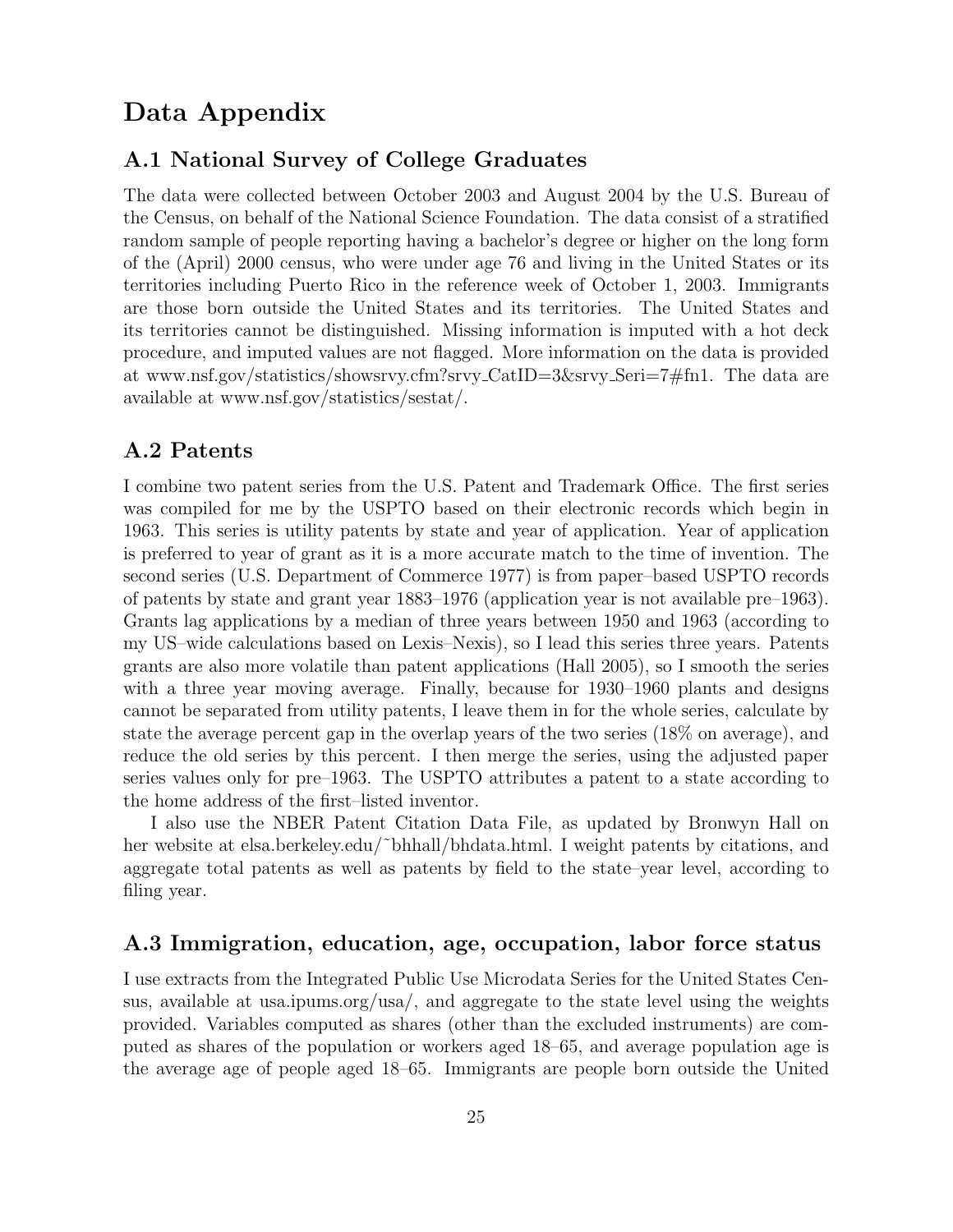States. I use the census–provided edurec variable to identify college graduates (16 years of education or more in the 1950–1980 censuses, and a college or higher degree in the 1990 and 2000 censuses) and high–school dropouts (11 or fewer years of education). People with post–college education are people with 17 or more years of education in the 1950– 1980 censuses, and a post–college degree in 1990 and 2000. This is the highest level of education that can be distinguished for the whole 1950–2000 period. I use the 1940 census to compute lagged instruments. Alaska and Hawaii are not in the 1940 and 1950 IPUMS. The SIC codes I count as electrical engineering are 321, 322, 342, 350, 371, 372.

#### A.4 Other data

I use Bureau of Economic Analysis data for total state population (used to weight the regressions) and for state personal income per capita (available from 1929 onwards, unlike gross state product which is not available for my whole period). The data are available at www.bea.gov/regional/spi/.

Department of Defense procurement contracts by state are available on paper for the early years in Prime Contract Awards by State, Fiscal Years 1951–1978, published by the Department of Defense, OASD (Comptroller), Directorate for Information Operations and Control. The later years are available online at www.fpds.gov. Some measurement error in the attribution to states is involved, as recipient firms may subcontract the work to firms in other states. Also, in the electronic records for 1978–1983, 1986 and 1989 (of which only 1980 is relevant for the paper), the California numbers seem to be too small by a factor of 1000, so I have multiplied them by 1000. (I have obtained scanned versions of the paper documents for these years: the values for the non–problematic states and years are only approximately the same as those online, but the problematic California years are indeed about 1000 times higher than the online version.)

I obtain the land area of each state from the US. Census Bureau at www.census.gov/population/censusdata/90den stco.txt.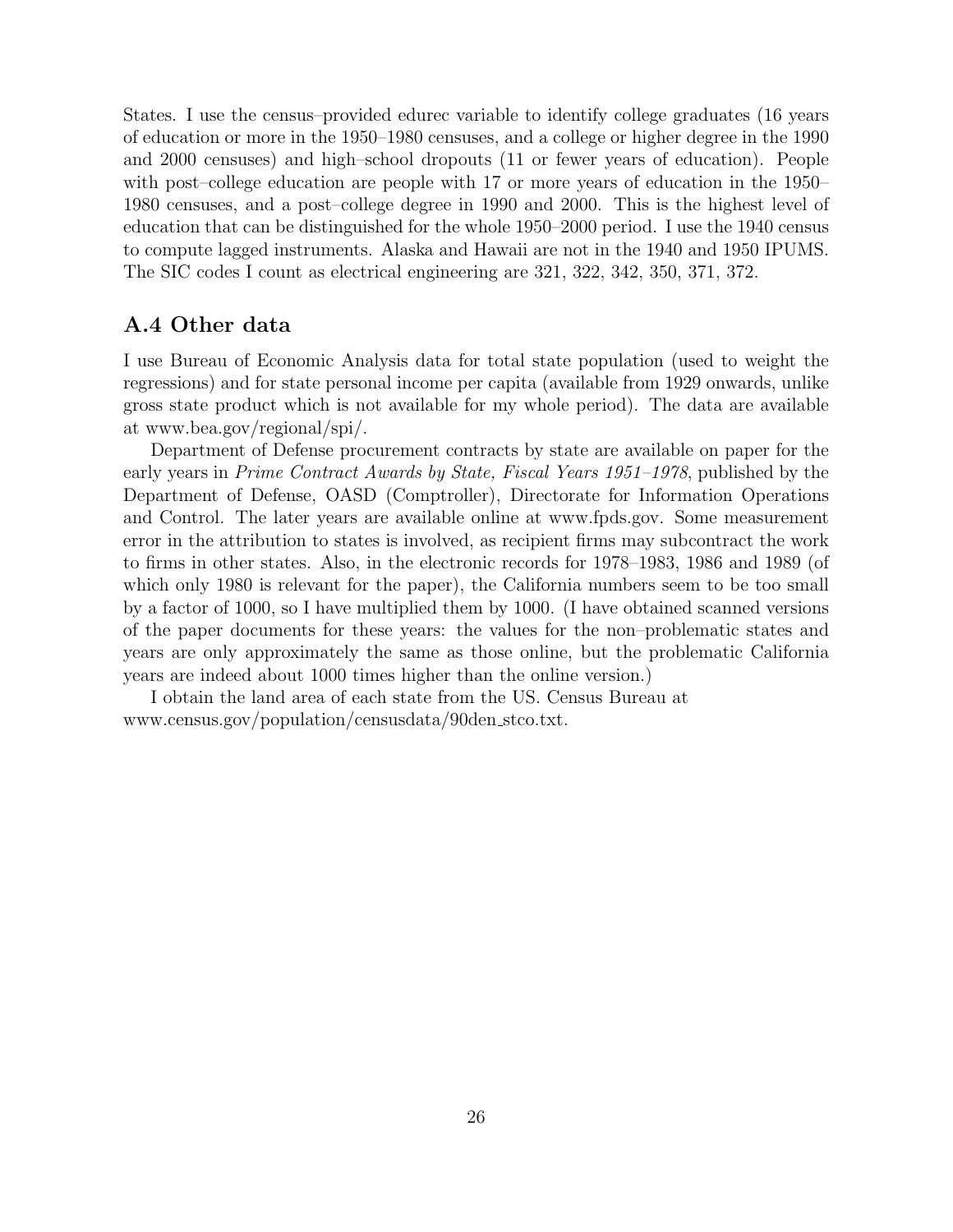Table 1: Patenting by immigrant status

|                    | (1)               | $\left( 2\right)$ | (3)          | $\left(4\right)$ | $\left(5\right)$ | (6)    |
|--------------------|-------------------|-------------------|--------------|------------------|------------------|--------|
|                    | College graduates |                   | Post-college |                  | Scientists/      |        |
|                    |                   |                   |              |                  | engineers        |        |
|                    | Immigrant         | Native            | Immigrant    | Native           | Immigrant        | Native |
| Any patent granted | 0.019             | 0.009             | 0.036        | 0.013            | 0.063            | 0.049  |
| Number patents     | 0.058             | 0.028             | 0.113        | 0.036            | 0.179            | 0.131  |
| granted            |                   |                   |              |                  |                  |        |
| Any patent         | 0.012             | 0.006             | 0.021        | 0.008            | 0.037            | 0.030  |
| commercialized     |                   |                   |              |                  |                  |        |
| Number patents     | 0.029             | 0.017             | 0.054        | 0.019            | 0.085            | 0.074  |
| commercialized     |                   |                   |              |                  |                  |        |
| Share immigrant    | 0.134             |                   | 0.157        |                  | 0.236            |        |
| Observations       | 19,955            | 72,597            | 11,587       | 30,915           | 6644             | 15,715 |

Notes: Shares weighted with survey weights. Patents questions only asked of respondents who had ever worked. Whether a patent has been granted refers to period from October 1998 to the survey in 2003, and whether a patent has been commercialized or licensed refers to those patents granted in the same period.

Source: 2003 National Survey of College Graduates.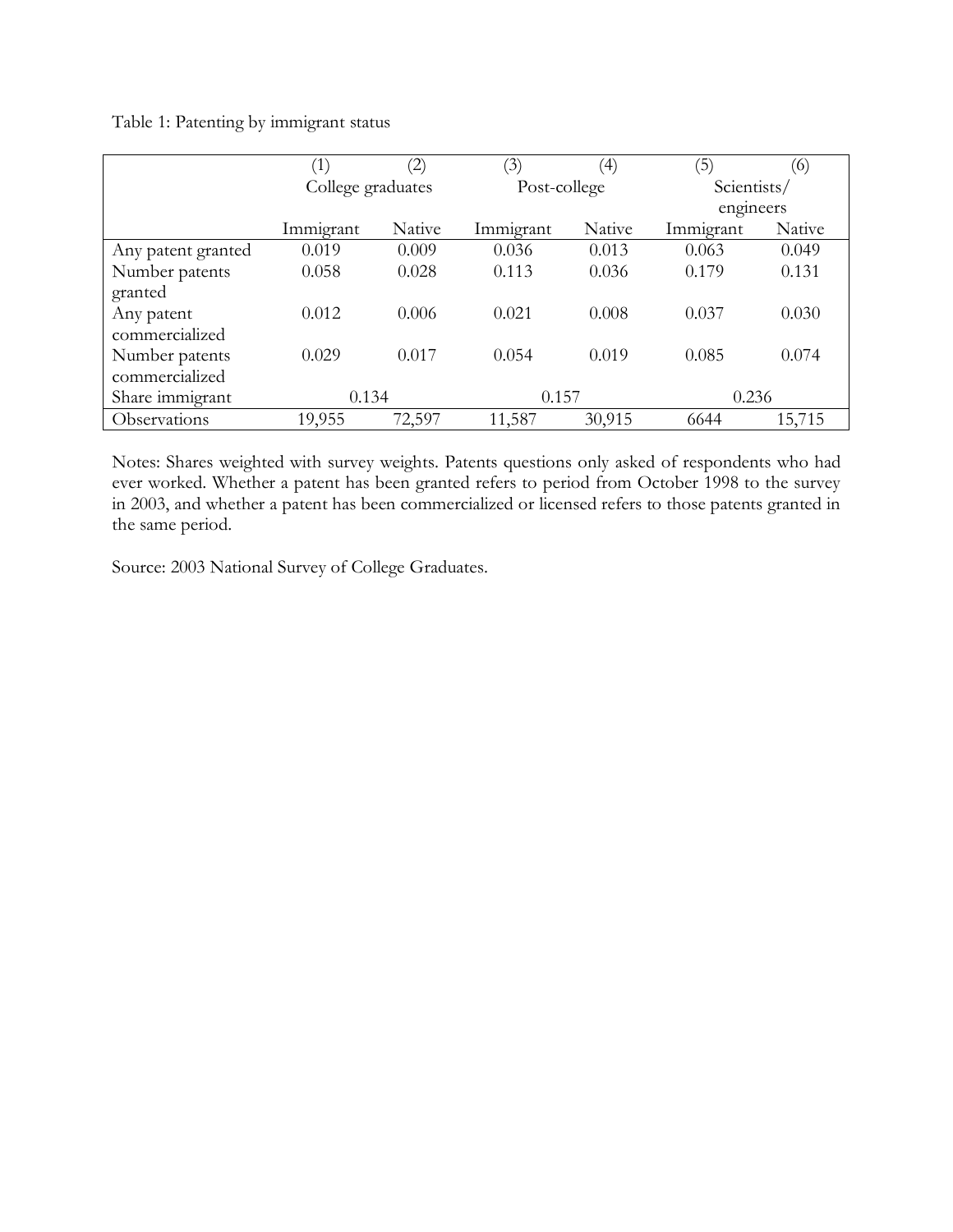1950-2000 1950 2000 Patents 2734 (3931) 1343 (1251) 5360 (7046) Patents/population, x100 0.023  $(0.015)$ 0.018 (0.011) 0.035 (0.020) Share of population 18-65 that is: Immigrant, college education and above  $0.016$  0.004 0.035 Native, college education and above  $0.136$  0.062 0.200 Immigrant, post-college education 0.008 0.002 0.016 Native, post-college education 0.054 0.023 0.077 Share of workers 18-65 that are: Immigrant, scientists and engineers 0.004 0.001 0.009 Native, scientists and engineers 0.024 0.012 0.035 Population (millions) 9.7 (7.8) 6.2 (4.3) 12.5 (10.1) Age (18-65) 38.8 (1.0) 38.7  $(0.9)$ 39.5  $(0.6)$ DoD prime military procurement contracts (millions of nominal \$) 3221 (4379) 1500 (1679) 5499 (5799) State personal income per capita (nominal \\$) 13,160 (11005) 1504 (317) 29,845 (4080) Land area (millions of square kilometers) 0.193 (0.171) 0.174  $(0.152)$ 0.209 (0.183) Observations 304 49 51

Table 2: Means of aggregate patents and aggregate variables affecting patenting

Notes: Means of state-level variables, weighted by state population the year after the census. Patents and population are led by one year. Census information is not available for Alaska and Hawaii in 1950. Patents are classified by year filed.

Sources:

Education, age, occupation, nativity: U.S. Census Bureau, IPUMS decennial census microdata usa.ipums.org/usa/

Patents: U.S. Patent and Trademark Office, electronic and paper data.

State income, population: Bureau of Economic Analysis www.bea.gov/regional/spi/

Land Area: U.S. Census Bureau www.census.gov/population/censusdata/90den\_stco.txt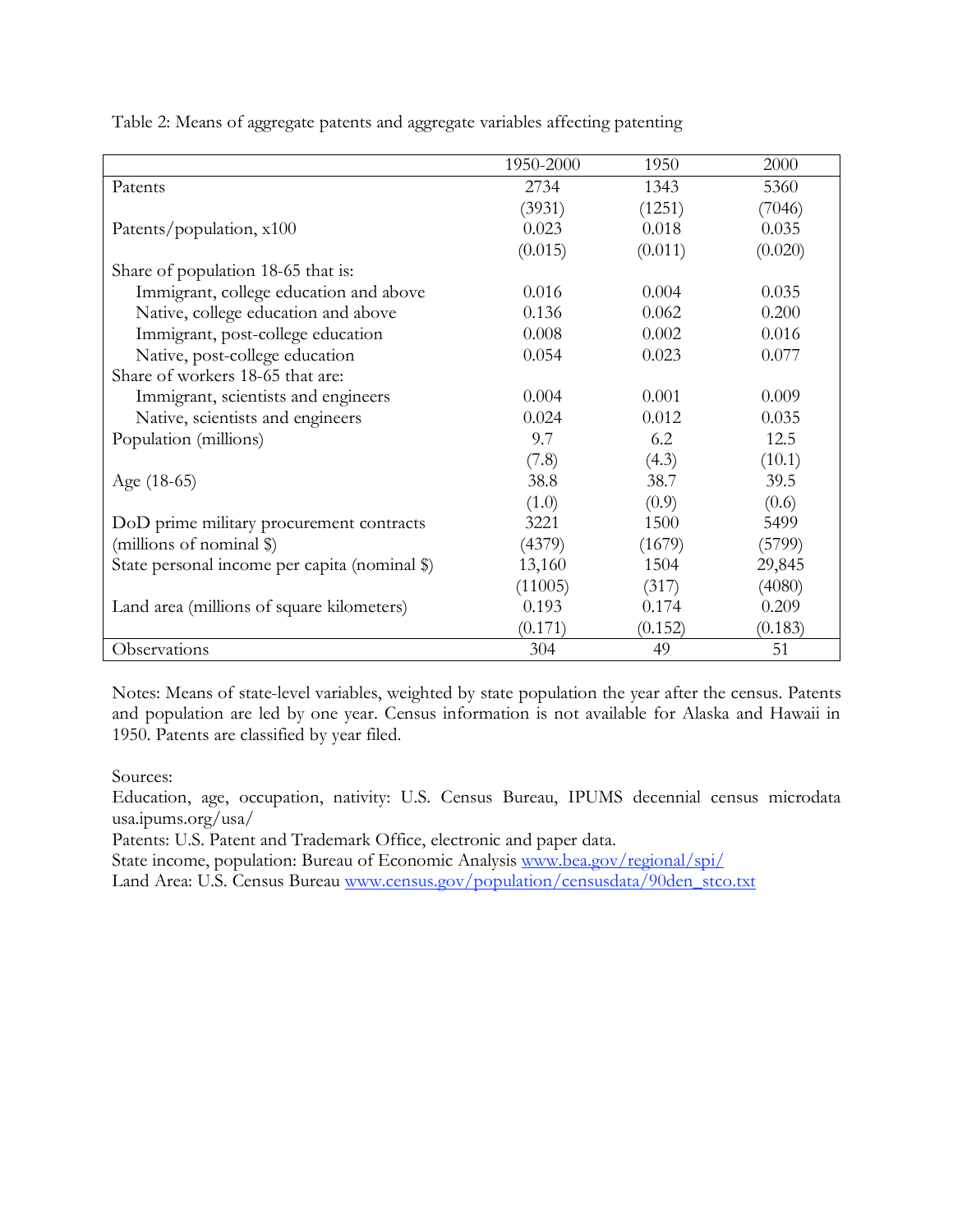|                              | $\left(1\right)$ | $\left( 2\right)$ | (3)        | $\left( 4\right)$ |
|------------------------------|------------------|-------------------|------------|-------------------|
|                              | Any patent       | Any patent        | Share      | Share natives     |
| Field of highest degree      | granted          | commercialized    | immigrants |                   |
| Computer science, math       | 0.017            | 0.012             | 0.080      | 0.036             |
| Biological, agricultural and | 0.023            | 0.011             | 0.056      | 0.040             |
| environment sciences         |                  |                   |            |                   |
| Physical sciences            | 0.066            | 0.038             | 0.036      | 0.017             |
| Social and related sciences  | 0.004            | 0.002             | 0.093      | 0.108             |
| Engineering                  | 0.060            | 0.042             | 0.136      | 0.053             |
| Other S&E (mainly health)    | 0.007            | 0.004             | 0.165      | 0.122             |
| Non-S&E                      | 0.004            | 0.002             | 0.433      | 0.624             |
| All fields                   | 0.011            | 0.007             | 1.00       | 1.00              |

Table 3: Patenting by field of study and field of study by immigrant status, college graduates

Notes: Shares weighted by survey weights. "S&E" means science and engineering. Full sample (i.e. college graduates), 92,552 observations. Whether a patent has been granted refers to period from October 1998 to the survey in 2003, and whether a patent has been commercialized or licensed refers to those patents granted in the same period.

Source: 2003 National Survey of College Graduates.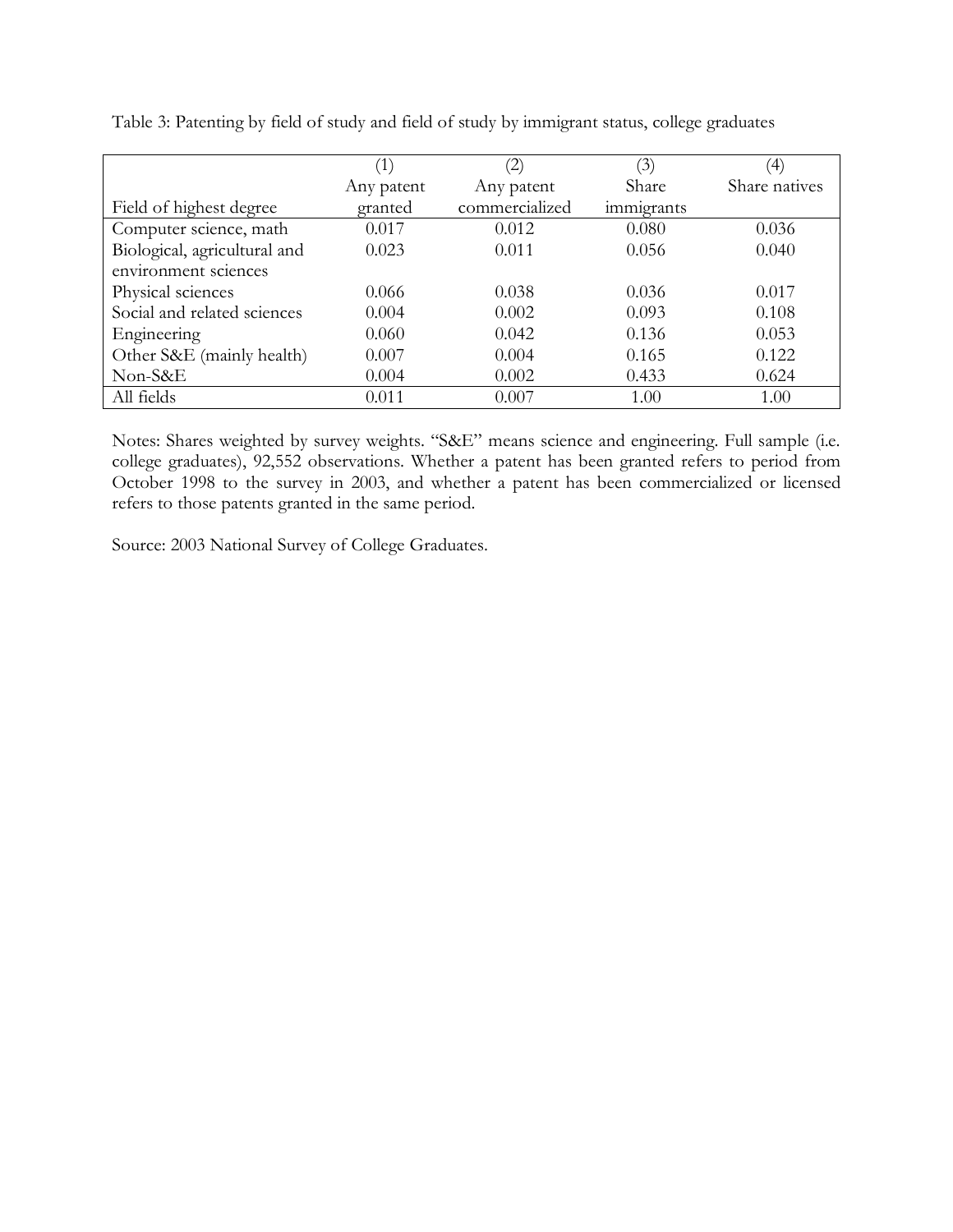|                   | (1)      | $\left( 2\right)$ | (3)                 | (4)       | (5)             | (6)       |
|-------------------|----------|-------------------|---------------------|-----------|-----------------|-----------|
|                   |          |                   | Any patent granted? |           | Any patent      |           |
|                   |          |                   |                     |           | commercialized? |           |
| College graduates | 0.0103   | 0.0010            | $-0.0007$           | $-0.0004$ | 0.0064          | $-0.0004$ |
|                   | (0.0010) | (0.0004)          | (0.0004)            | (0.0003)  | (0.0008)        | (0.0003)  |
| Pseudo- $R^2$     | 0.01     | 0.15              | 0.19                | 0.21      | 0.01            | 0.18      |
| Post-college      | 0.0231   | 0.0015            | 0.0005              | 0.0006    | 0.0138          | 0.0002    |
|                   | (0.0018) | (0.0008)          | (0.0006)            | (0.0006)  | (0.0014)        | (0.0004)  |
| Pseudo- $R^2$     | 0.02     | 0.21              | 0.24                | 0.26      | 0.02            | 0.21      |
| Scientists and    | 0.0140   | 0.0041            | $-0.0087$           | $-0.0067$ | 0.0069          | $-0.0046$ |
| engineers         | (0.0039) | (0.0031)          | (0.0027)            | (0.0026)  | (0.0030)        | (0.0021)  |
| Pseudo- $R^2$     | 0.00     | 0.06              | 0.12                | 0.13      | 0.00            | 0.09      |
| Major field of    |          | Y                 | Y                   | Y         |                 | Y         |
| highest degree    |          |                   |                     |           |                 |           |
| Highest degree    |          |                   | Y                   | Υ         |                 | Υ         |
| Age, age2, sex,   |          |                   |                     | Y         |                 |           |
| employed          |          |                   |                     |           |                 |           |

Table 4: Effect of immigrant status on patenting

Notes: Marginal effect on dummy for foreign-born from weighted probits. There are 92,552 observations in the college graduate sample, 42,502 in the post-college sample and 22,359 in the scientist and engineer sample. All scientists and engineers are employed in the reference week. Highest degree categories are bachelor's, master's (including MBA), PhD and professional. There are 30 major field of study dummies (I combine the two S&E teacher training categories into one).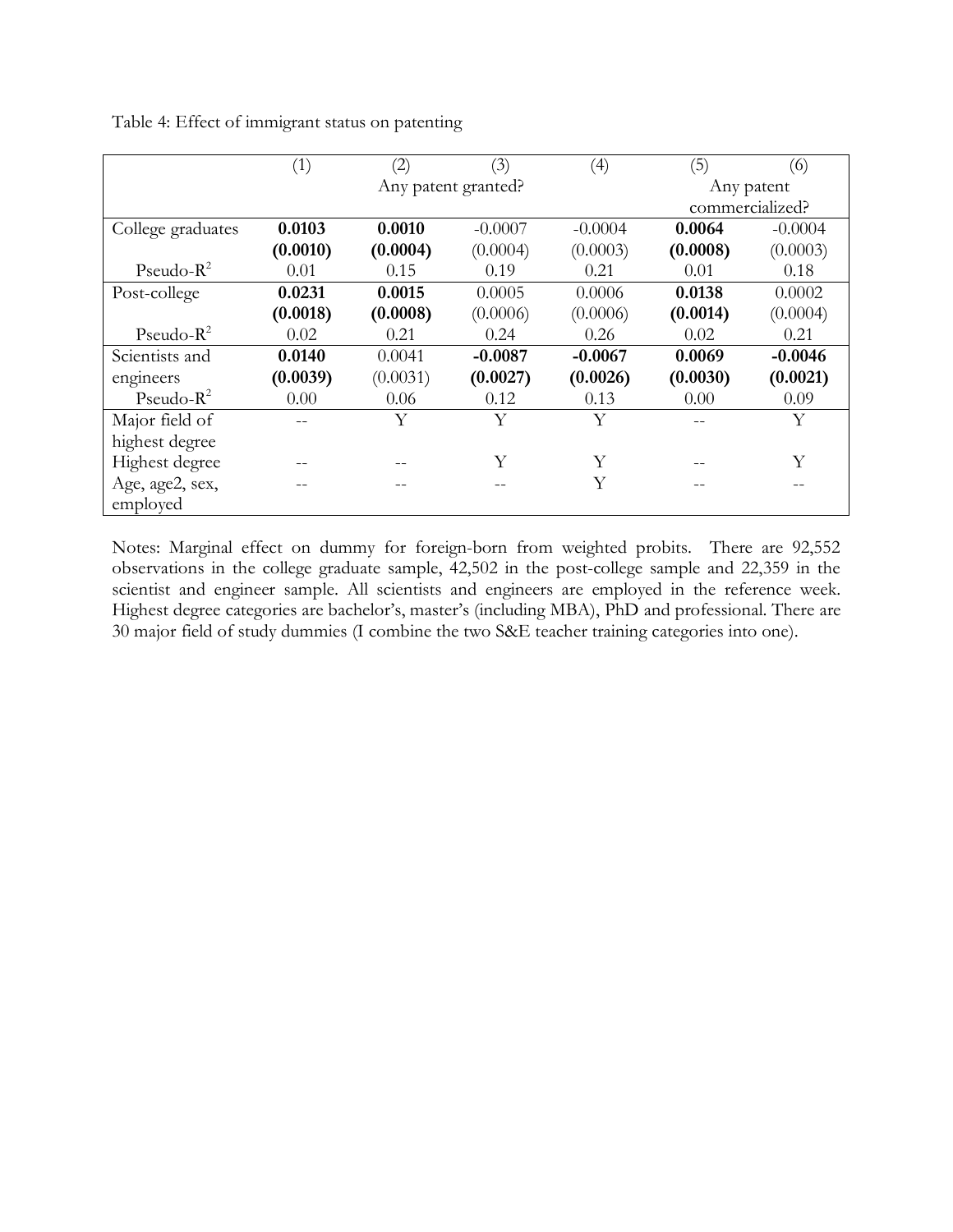|                                                                 | (1)     | (2)                    | (3)     | (4)     | (5)                    | (6)     |
|-----------------------------------------------------------------|---------|------------------------|---------|---------|------------------------|---------|
|                                                                 |         | Weighted least squares |         |         | Instrumental variables |         |
| Difference:                                                     | 10 year | 30 year                | 50 year | 10 year | 30 year                | 50 year |
| Panel A: Immigrant college+ as share of population              |         |                        |         |         |                        |         |
| $\Delta \%$ Immigrant                                           | 0.51    | 0.75                   | 0.95    | 0.26    | 0.56                   | 0.79    |
|                                                                 | (0.32)  | (0.38)                 | (0.35)  | (0.30)  | (0.38)                 | (0.47)  |
|                                                                 | [0.13]  | $[0.52]$               | [0.88]  | [0.02]  | [0.25]                 | [0.65]  |
| R-squared                                                       | 0.69    | 0.52                   | 0.33    | 0.69    | 0.51                   | 0.32    |
| F-statistic excluded                                            |         |                        |         | 26      | 33                     | 19      |
| instruments                                                     |         |                        |         |         |                        |         |
| Panel B: Immigrant post-college as share of population          |         |                        |         |         |                        |         |
| $\Delta \%$ Immigrant                                           | 1.42    | 1.50                   | 1.88    | 0.63    | 1.31                   | 1.94    |
|                                                                 | (0.25)  | (0.48)                 | (0.33)  | (0.59)  | (0.67)                 | (0.54)  |
|                                                                 | [0.11]  | [0.30]                 | [0.01]  | [0.53]  | [0.65]                 | [0.09]  |
| R-squared                                                       | 0.80    | 0.38                   | 0.58    |         |                        |         |
| F-statistic excluded                                            |         |                        |         | 45      | 21                     | 16      |
| instruments                                                     |         |                        |         |         |                        |         |
| Panel C: Immigrant scientists and engineers as share of workers |         |                        |         |         |                        |         |
| $\Delta \%$ Immigrant                                           | 1.01    | 0.79                   | 1.37    | 0.33    | 0.08                   | 0.76    |
|                                                                 | (0.29)  | (0.35)                 | (0.34)  | (0.30)  | (0.25)                 | (0.29)  |
|                                                                 | [0.98]  | [0.56]                 | [0.27]  | [0.03]  | [0.00]                 | [0.42]  |
| R-squared                                                       | 0.74    | 0.42                   | 0.45    |         |                        |         |
| F-statistic excluded                                            |         |                        |         | 5       | 7                      | 9       |
| instruments                                                     |         |                        |         |         |                        |         |
| Observations                                                    | 253     | 151                    | 49      | 253     | 151                    | 49      |

Table 5: Crowd-out - effect of change in immigrant skilled share on change in total skilled share

Notes: The dependent variable is the change in the share of skilled people across periods ranging from ten to 50 years: in panel A skilled people are college graduates (as a share of the population), in panel B post-college educated (as a share of the population), in panel C scientists and engineers (as a share of workers). Regressions are weighted with weights  $1/(1/pop_t+1/pop_{t,k})$ , where k is equal to 10 in columns 1 and 4, 30 in columns 2 and 5, and 50 in columns 3 and 6. The instruments are the share of high school dropouts in the population at time t-k from Europe, China and India. All regressions also include change in average age and (except columns 3 and 6) year dummies. Standard errors clustered by state in parentheses. P-value of the test that the coefficient is equal to one in square brackets.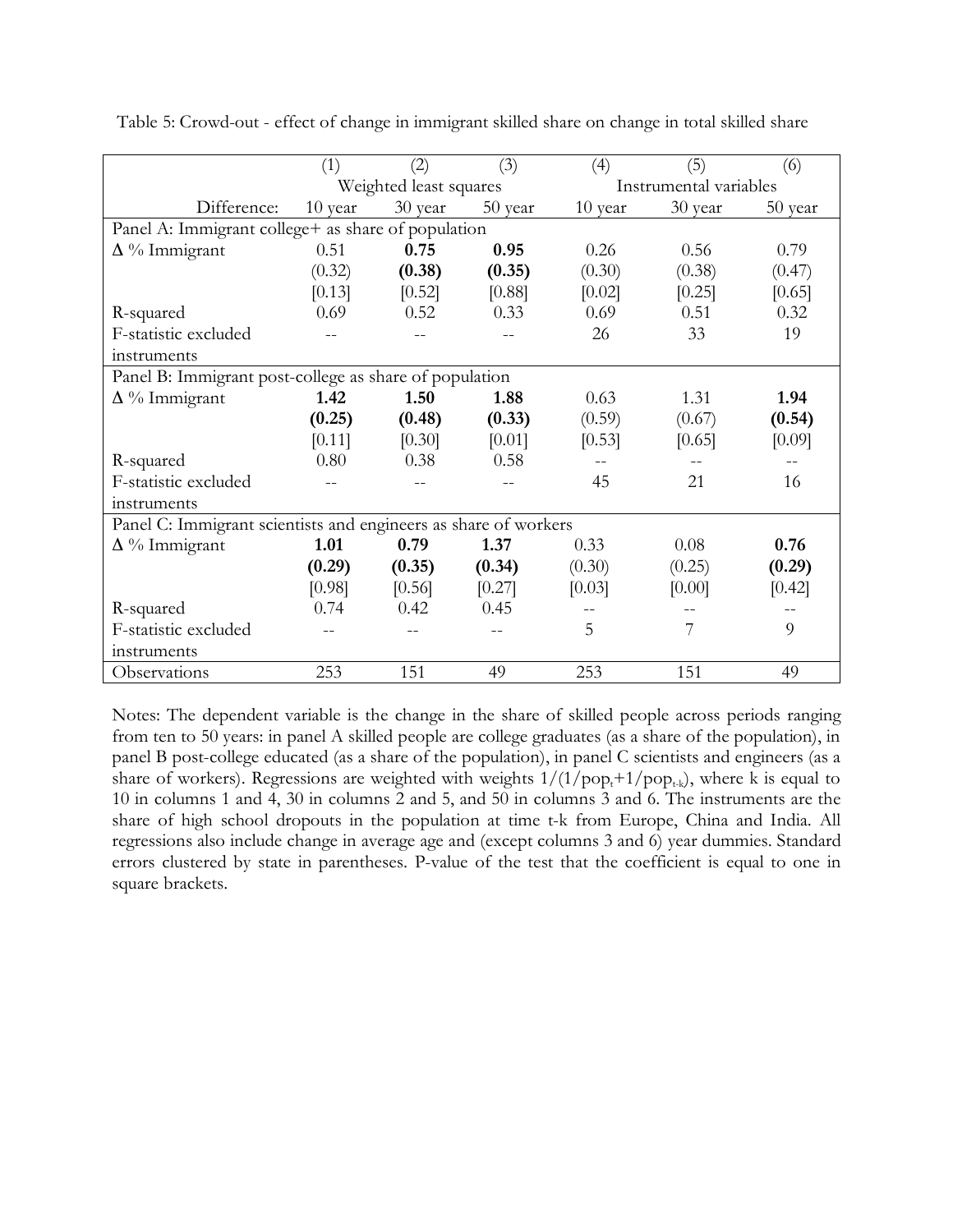|                                | (1)      | (2)                             | (3)      | (4)      | (5)         | (6)                         | (7)       |  |  |
|--------------------------------|----------|---------------------------------|----------|----------|-------------|-----------------------------|-----------|--|--|
|                                |          | $\Delta$ Log patents per capita |          |          |             | $\Delta$ Patents per capita |           |  |  |
|                                |          | Weighted least squares<br>IV    |          |          | Weighted LS | IV                          |           |  |  |
| Difference:                    | 10 year  | 30 year                         | 50 year  | 10 year  | $10$ year   | 50 year                     | 10 year   |  |  |
| $\Delta \%$ Immigrant college+ | 11.4     | 11.7                            | 15.6     | 17.7     | 0.389       | 0.387                       | 0.688     |  |  |
| as share of population         | (4.1)    | (3.0)                           | (4.8)    | (7.6)    | (0.173)     | (0.186)                     | (0.389)   |  |  |
|                                |          |                                 |          | [16]     |             |                             | [16]      |  |  |
| $\Delta \%$ Native college+    | 2.1      | 5.0                             | 6.7      | 3.3      | $-0.007$    | 0.173                       | 0.050     |  |  |
| as share of population         | (2.4)    | (2.0)                           | (2.6)    | (2.0)    | (0.115)     | (0.106)                     | (0.087)   |  |  |
| $\Delta$ Age (average)         | 0.119    | 0.147                           | 0.088    | 0.120    | 0.0023      | $-0.0019$                   | 0.0022    |  |  |
|                                | (0.031)  | (0.049)                         | (0.109)  | (0.032)  | (0.0013)    | (0.0032)                    | (0.0014)  |  |  |
| $\Delta$ DoD procurement       | $-0.031$ | $-0.090$                        | $-0.063$ | $-0.039$ | $-0.0009$   | $-0.0001$                   | $-0.0013$ |  |  |
| (log)                          | (0.016)  | (0.034)                         | (0.074)  | (0.019)  | (0.0008)    | (0.0024)                    | (0.0009)  |  |  |
| Land area (log)                | 0.071    | 0.207                           | 0.404    | 0.078    | 0.0020      | 0.0101                      | 0.0023    |  |  |
|                                | (0.012)  | (0.033)                         | (0.086)  | (0.013)  | (0.0005)    | (0.0024)                    | (0.0006)  |  |  |
| Population 1950 (log)          | $-0.049$ | $-0.174$                        | $-0.300$ | $-0.059$ | $-0.0015$   | $-0.0076$                   | $-0.0020$ |  |  |
|                                | (0.015)  | (0.035)                         | (0.087)  | (0.015)  | 0.0007      | (0.0041)                    | (0.0007)  |  |  |
| State personal income          | $-0.184$ | $-0.814$                        | $-1.483$ | $-0.251$ | 0.0031      | $-0.0031$                   | 0.0001    |  |  |
| per capita 1950 (log)          | (0.076)  | (0.174)                         | (0.387)  | (0.083)  | (0.0025)    | (0.0114)                    | (0.0033)  |  |  |
| R-squared                      | 0.64     | 0.57                            | 0.57     |          | 0.47        | 0.34                        |           |  |  |
| Observations                   | 253      | 151                             | 49       | 253      | 253         | 49                          | 253       |  |  |

Table 6: Effect of share of immigrant college graduates on patent growth per capita

Notes: The dependent variable is the difference in (log) patents per capita across periods ranging from ten to 50 years, with a lead of one year compared to the independent variables. Weighted least squares with weights  $1/(1/pop_{t+1}+1/pop_{t+k+1})$ , where k the length of the difference. Regressions in columns 1,2,4, 5 and 7 include year dummies. The instrumented variable is the change in the share of immigrant college graduates; the instruments are three variables for the share of high school dropouts in the population at time t-10 from Europe, China and India. F-statistic for test of joint significance of excluded instruments in the first stage in brackets. Standard errors clustered by state in parentheses. Coefficients in columns 5-7 are multiplied by 100.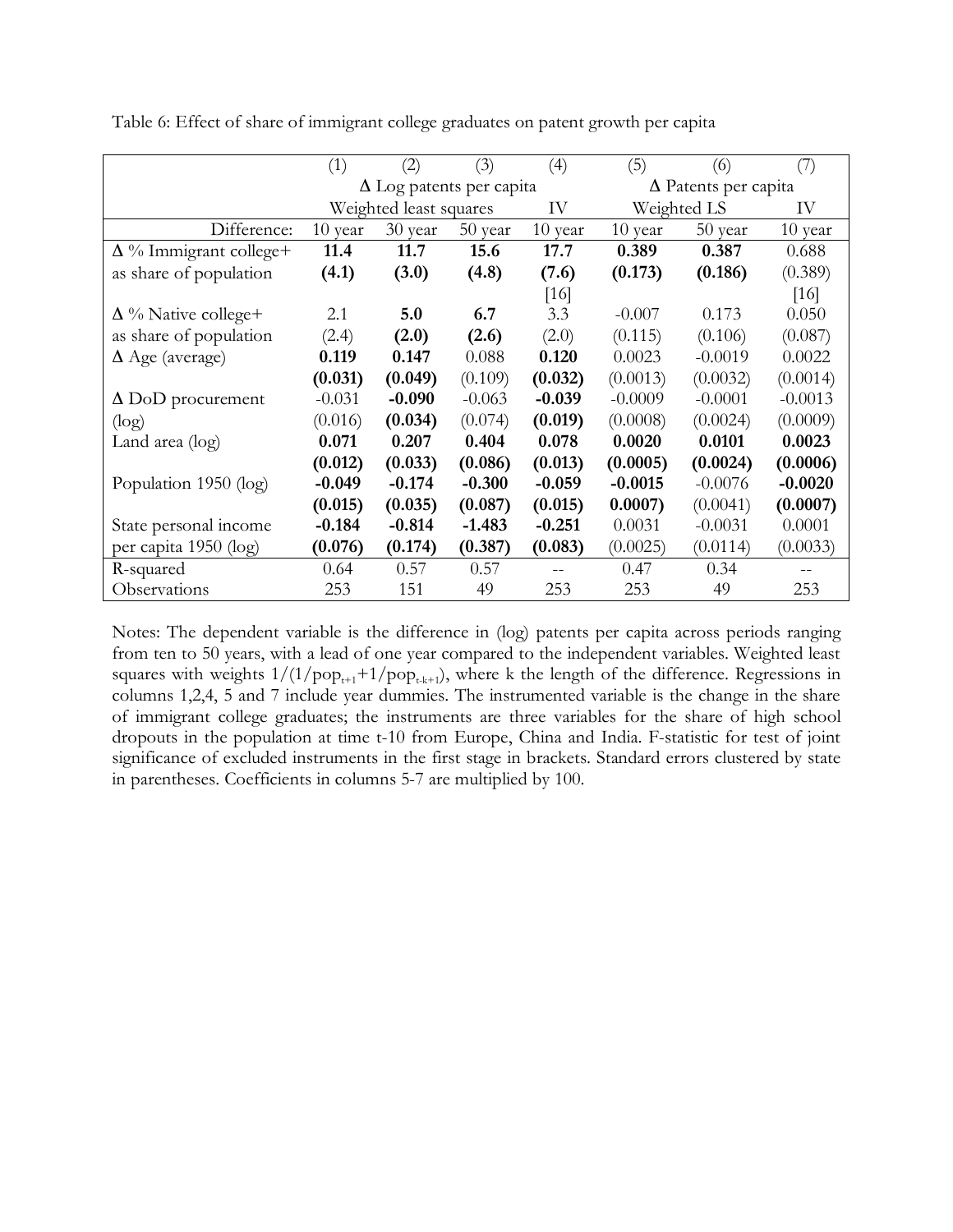|                                                                 | (1)     | (2)                             | (3)     | (4)     | (5)                         | (6)         | (7)               |  |
|-----------------------------------------------------------------|---------|---------------------------------|---------|---------|-----------------------------|-------------|-------------------|--|
|                                                                 |         | $\Delta$ Log patents per capita |         |         | $\Delta$ Patents per capita |             |                   |  |
|                                                                 |         | Weighted least squares<br>IV    |         |         |                             | Weighted LS |                   |  |
| Difference:                                                     | 10 year | 30 year                         | 50 year | 10 year | 10 year                     | 50 year     | $10$ year         |  |
| Panel A: Immigrant post-college as share of population          |         |                                 |         |         |                             |             |                   |  |
| $\Delta \%$ Immigrant                                           | 17.7    | 21.4                            | 27.4    | 38.1    | 0.756                       | 0.657       | 1.733             |  |
|                                                                 | (11.1)  | (8.2)                           | (11.5)  | (21.9)  | (0.526)                     | (0.481)     | (1.160)           |  |
|                                                                 |         |                                 |         | [16]    |                             |             | $[16]$            |  |
| $\Delta \%$ Native                                              | $-1.2$  | 1.3                             | 9.9     | $-2.2$  | $-0.079$                    | 0.197       | $-0.125$          |  |
|                                                                 | (3.3)   | (4.4)                           | (6.8)   | (3.6)   | (0.148)                     | (0.289)     | (0.172)           |  |
| R-squared                                                       | 0.63    | 0.52                            | 0.52    |         | 0.46                        | 0.29        | $\qquad \qquad -$ |  |
| Panel B: Immigrant scientists and engineers as share of workers |         |                                 |         |         |                             |             |                   |  |
| $\Delta \%$ Immigrant                                           | 48.7    | 48.6                            | 59.2    | 53.6    | 2.393                       | 1.934       | 2.263             |  |
|                                                                 | (20.7)  | (16.1)                          | (15.8)  | (25.1)  | (1.017)                     | (0.717)     | (1.188)           |  |
|                                                                 |         |                                 |         | [6]     |                             |             | [6]               |  |
| $\Delta \%$ Native                                              | 11.8    | 20.8                            | 29.5    | 11.7    | 0.231                       | 0.866       | 0.233             |  |
|                                                                 | (5.3)   | (6.9)                           | (7.8)   | (5.3)   | (0.237)                     | (0.287)     | (0.241)           |  |
| R-squared                                                       | 0.68    | 0.59                            | 0.67    |         | 0.55                        | 0.48        | $- -$             |  |
| Observations                                                    | 253     | 151                             | 49      | 253     | 253                         | 49          | 253               |  |

Table 7: Effect of immigrant post-college and engineer shares on patent growth per capita

Notes: The dependent variable is the difference in (log) patents per capita across periods ranging from ten to 50 years, with a lead of one year compared to the independent variables. Weighted least squares with weights  $1/(1/pop_{t+1}+1/pop_{t+k+1}),$  where k is equal to the difference length. All regressions include the covariates of Table 6. The instrumented variable is the change in the share of skilled immigrants; the instruments are three variables for the share of high school dropouts in the population at time t-10 from Europe, China and India. F-statistic for test of joint significance of excluded instruments in the first stage in brackets. Standard errors clustered by state in parentheses. Coefficients in columns 4-6 are multiplied by 100.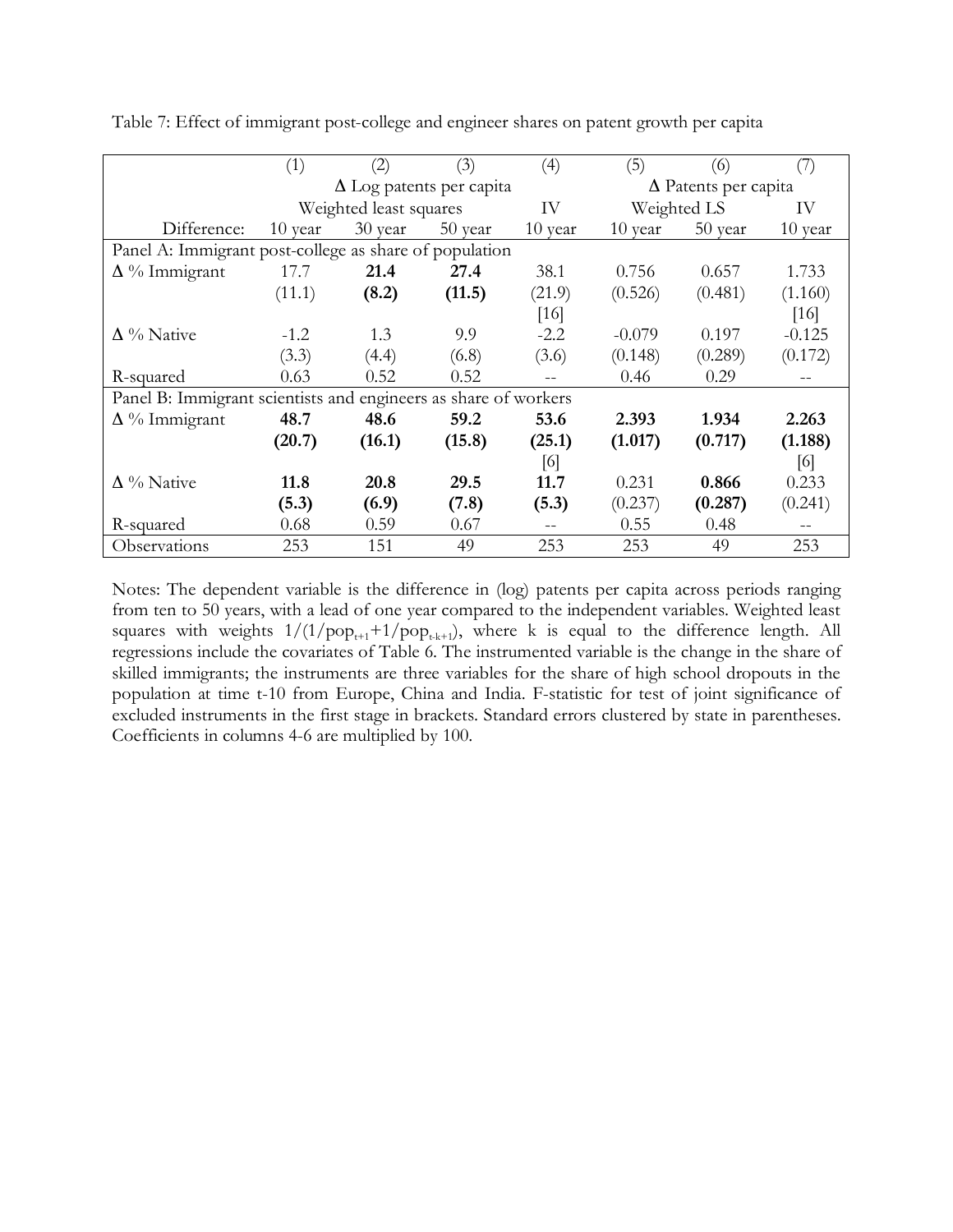|                                           | (1)                             | (2)        | (3)                      | (4)    |  |
|-------------------------------------------|---------------------------------|------------|--------------------------|--------|--|
|                                           | $\Delta$ Log patents per capita |            |                          |        |  |
|                                           |                                 | $Collect+$ | Scientists and engineers |        |  |
| $\Delta \%$ Immigrant                     | <b>WLS</b>                      | IV         | <b>WLS</b>               | IV     |  |
| 1. Base specifications                    | 11.4                            | 17.7       | 48.7                     | 53.6   |  |
| (Tables 6,7)                              | (4.1)                           | (7.6)      | (20.7)                   | (25.1) |  |
|                                           |                                 | [16]       |                          | [6]    |  |
| 2. Instrument is $\%$ population which is |                                 | 23.1       |                          | 56.5   |  |
| European, Chinese, Indian-born high       |                                 | (8.4)      |                          | (23.8) |  |
| school dropouts at t-20                   |                                 | [10]       |                          | $[10]$ |  |
| 3. Instrument is $\%$ population which is |                                 | 10.4       |                          | 58.8   |  |
| foreign-born high school dropout at t-10  |                                 | (6.2)      |                          | (22.7) |  |
|                                           |                                 | [28]       |                          | $[15]$ |  |
| 4. Instrument is $\%$ population which is |                                 | 10.6       |                          | 60.5   |  |
| foreign-born high school dropout at t-20  |                                 | (7.9)      |                          | (30.7) |  |
|                                           |                                 | [17]       |                          | $[5]$  |  |
| 5. Covariates include BEA region dummies  | 8.1                             | 13.6       | 40.8                     | 36.3   |  |
|                                           | (4.4)                           | (9.5)      | (24.1)                   | (30.3) |  |
|                                           |                                 | $[24]$     |                          | $[7]$  |  |
| 6. Covariates include % workers in        | 9.8                             | 14.0       | 41.5                     | 44.5   |  |
| electrical sectors 1980*year dummies      | (4.0)                           | (5.9)      | (18.1)                   | (23.1) |  |
|                                           |                                 | $[14]$     |                          | $[5]$  |  |
| 7. Sample without California              | 7.4                             | 6.9        | 17.4                     | 7.0    |  |
| $(248$ obs)                               | (3.9)                           | (5.0)      | (12.4)                   | (20.1) |  |
|                                           |                                 | [19]       |                          | [6]    |  |
| 8. Sample without year 2000               | 6.5                             | 12.5       | 21.2                     | 72.2   |  |
| $(202 \text{ obs})$                       | (3.4)                           | (4.7)      | (16.4)                   | (41.7) |  |
|                                           |                                 | $[23]$     |                          | [5]    |  |

Table 8: Determinants of patents growth per capita, specification checks for ten-year differences

Notes: Each coefficient reported is the effect of a change in skilled immigrant share from a different regression. The dependent variable is the difference in (log) patents across ten years, with a lead of one year compared to the independent variables. Weighted least squares (columns 1 and 2) or instrumental variables (columns 2 and 4) with weights  $1/(1/pop<sub>t+1</sub>+1/pop<sub>t-9</sub>)$ . The instruments are three variables for the share of high school dropouts in the population at time t-10 from Europe, China and India unless otherwise specified. F-statistic for test of joint significance of excluded instruments in the first stage in brackets. All regressions also include the covariates of Table 6 including the appropriate differenced share of skilled natives. Standard errors clustered by state in parentheses. 253 observations unless otherwise noted.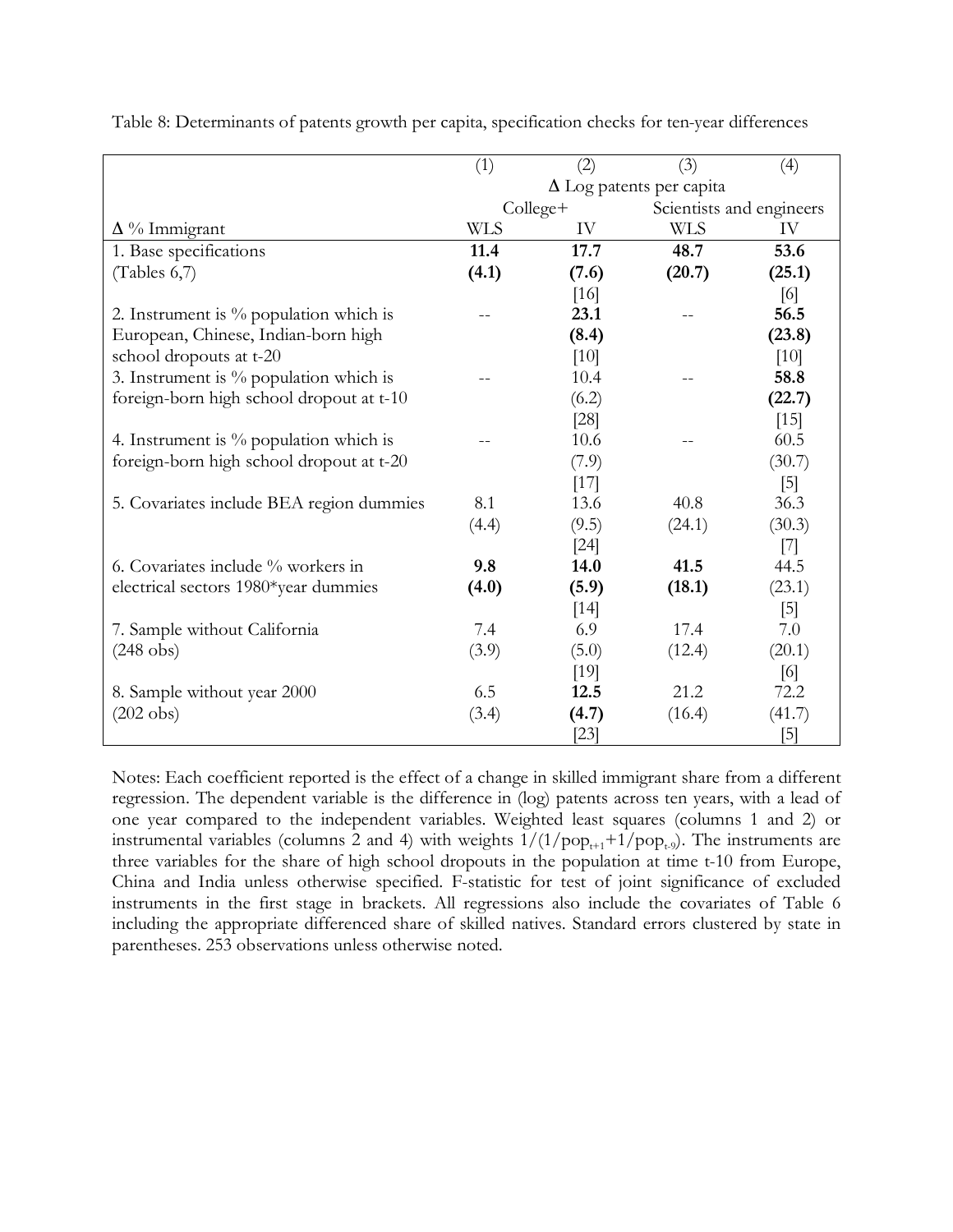|                         | College graduates |        | Post-college |        |           | Scientists/engineers |  |
|-------------------------|-------------------|--------|--------------|--------|-----------|----------------------|--|
|                         | Immigrant         | Native | Immigrant    | Native | Immigrant | Native               |  |
| Highest degree:         |                   |        |              |        |           |                      |  |
| Bachelor's              | 0.57              | 0.65   |              |        | 0.43      | 0.68                 |  |
| Master's                | 0.28              | 0.26   | 0.66         | 0.74   | 0.40      | 0.26                 |  |
| Doctorate               | 0.07              | 0.03   | 0.17         | 0.08   | 0.16      | 0.06                 |  |
| Professional            | 0.07              | 0.06   | 0.17         | 0.17   | 0.01      | 0.01                 |  |
| Field of highest degree |                   |        |              |        |           |                      |  |
| Computer                | 0.080             | 0.036  | 0.095        | 0.027  | 0.223     | 0.167                |  |
| science, math           |                   |        |              |        |           |                      |  |
| Biological, agri-       | 0.056             | 0.040  | 0.064        | 0.030  | 0.092     | 0.093                |  |
| cultural, environ-      |                   |        |              |        |           |                      |  |
| ment science            |                   |        |              |        |           |                      |  |
| Physical science        | 0.036             | 0.017  | 0.045        | 0.017  | 0.075     | 0.072                |  |
| Social science          | 0.093             | 0.108  | 0.068        | 0.078  | 0.025     | 0.046                |  |
| Engineering             | 0.136             | 0.053  | 0.136        | 0.037  | 0.396     | 0.322                |  |
| Other S&E               | 0.165             | 0.122  | 0.199        | 0.158  | 0.068     | 0.058                |  |
| Non-S&E                 | 0.433             | 0.624  | 0.393        | 0.653  | 0.120     | 0.242                |  |
| Sex (female)            | 0.47              | 0.50   | 0.42         | 0.49   | 0.239     | 0.226                |  |
| Age                     | 43.3              | 44.4   | 43.7         | 46.5   | 40.4      | 42.4                 |  |
|                         | (9.9)             | (10.3) | (9.9)        | (10.2) | (8.9)     | (9.5)                |  |
| Employed                | 0.86              | 0.85   | 0.89         | 0.87   | 1.00      | 1.00                 |  |
| Observations            | 19,955            | 72,597 | 11,587       | 30,915 | 6644      | 15,715               |  |

Appendix Table 1: Means of individual-level variables

Notes: Means weighted with survey weights. S&E means science and engineering. "Other S&E" includes the social sciences.

Source: National Survey of College Graduates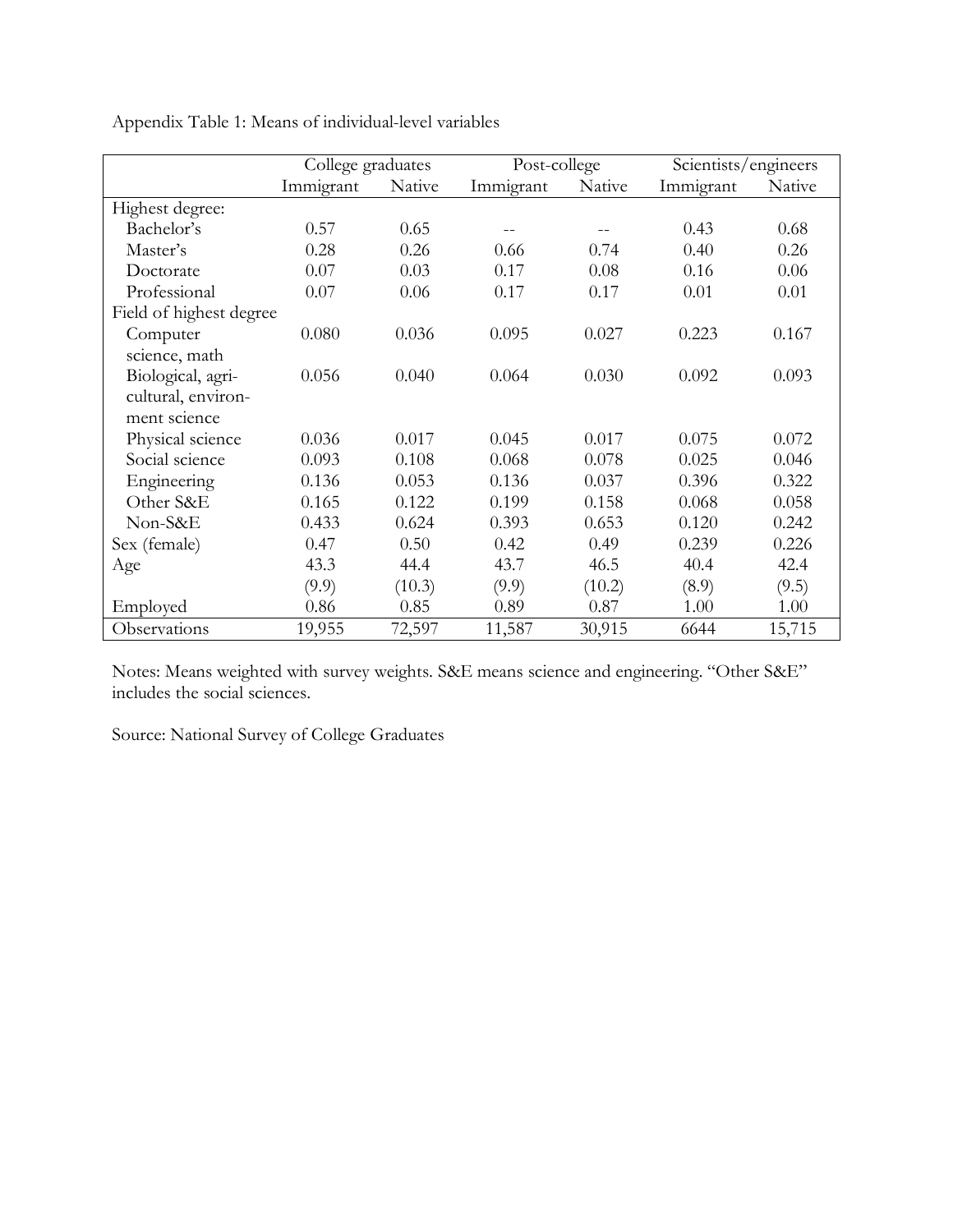|                                     | 1950-2000 | 1950   | 2000   |
|-------------------------------------|-----------|--------|--------|
| Share of population 18-65 that is:  |           |        |        |
| Immigrant, high school dropouts     | 0.041     | 0.066  | 0.046  |
| Share of population $18+$ that is:  |           |        |        |
| European-born, high school dropouts | 0.023     | 0.067  | 0.004  |
| Chinese-born, high school dropouts  | 0.0008    | 0.0006 | 0.0013 |
| Indian-born, high school dropouts   | 0.0002    | 0.0000 | 0.0006 |
| Observations                        | 304       | 49     | 51     |

Appendix Table 2: Means of aggregate instruments for change in skilled immigrant share

Notes: Means of state-level variables, weighted by state population. Census information is not available for Alaska and Hawaii in 1950.

Source: U.S. Census Bureau, IPUMS decennial census microdata usa.ipums.org/usa/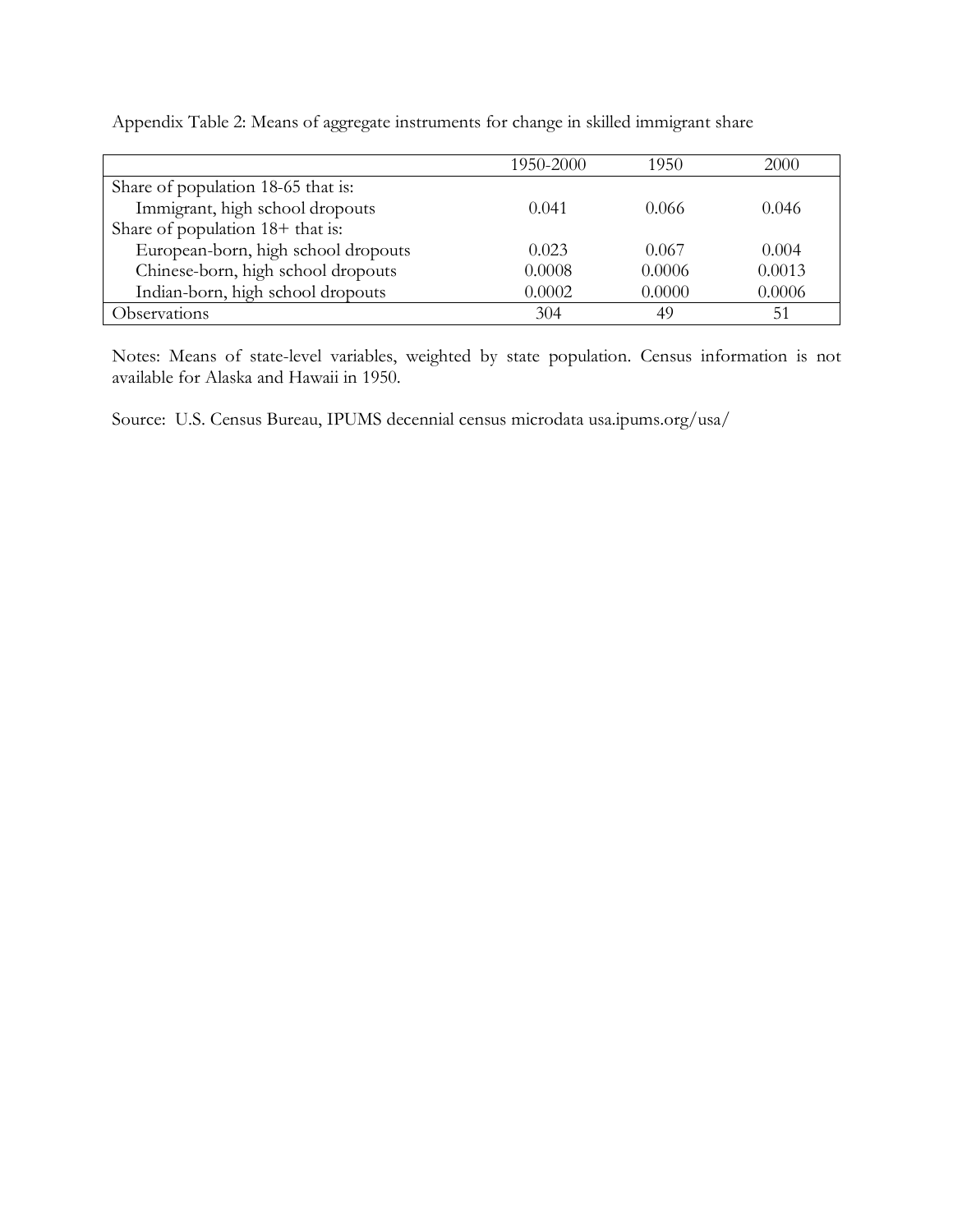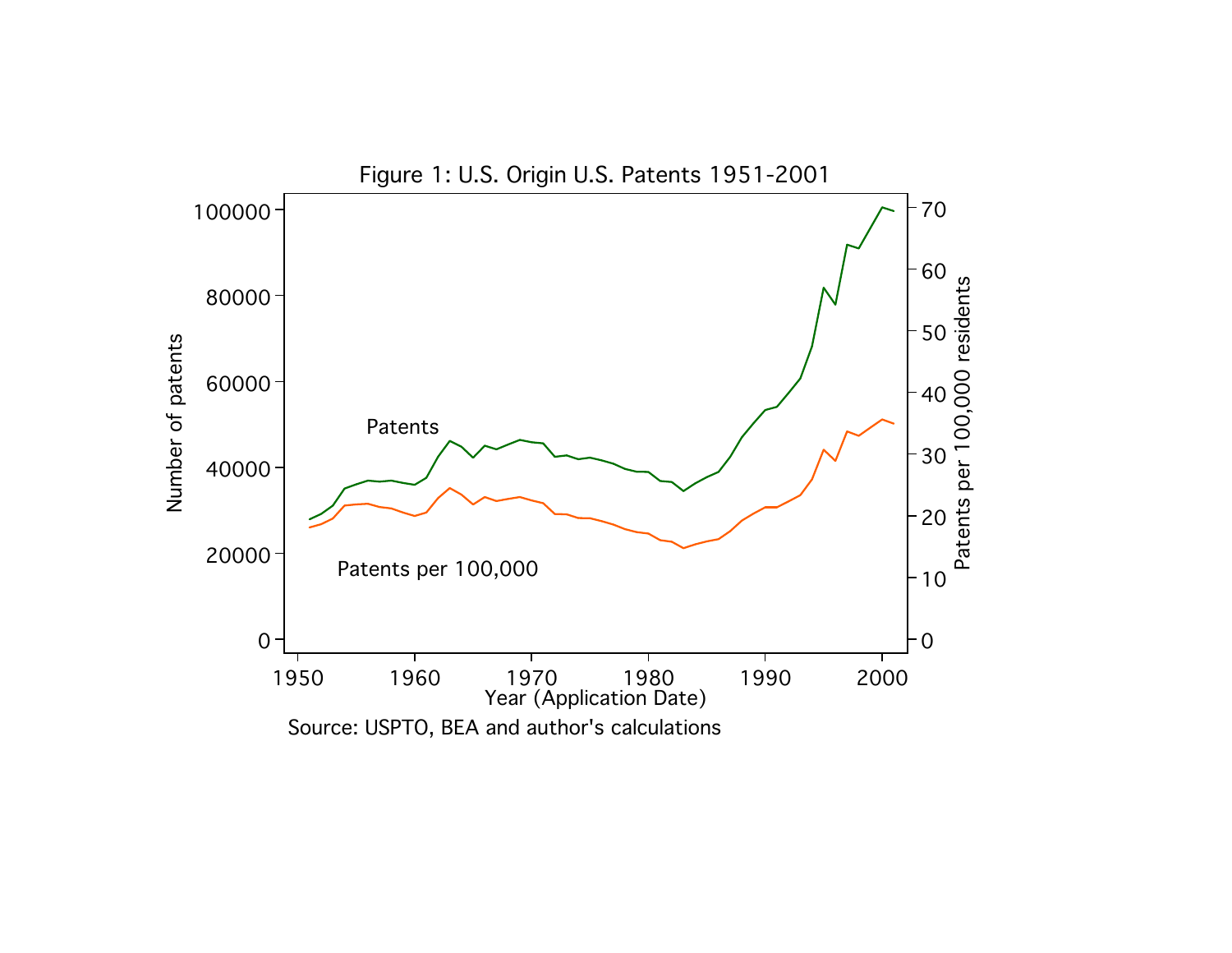